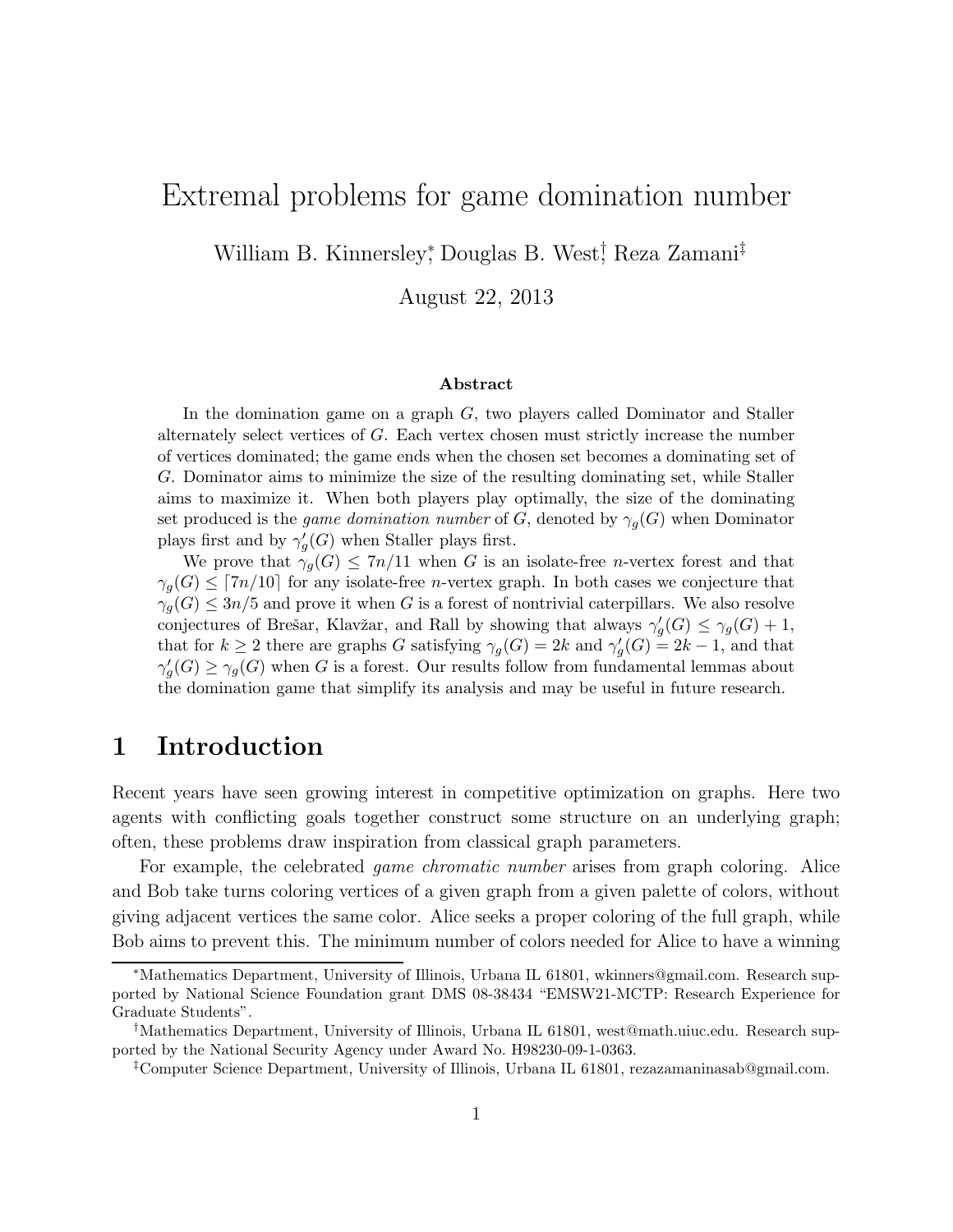strategy is the *game chromatic number* of G. Introduced by Gardner [8], this parameter has received much attention (see [5, 10, 11, 15]). Competitive optimization parameters have also arisen from game variants of list coloring  $([16, 13])$  and graph saturation  $([7])$ .

A *dominating set* in a graph G is a subset S of  $V(G)$  such that every vertex outside S has a neighbor in S (vertices dominate themselves). The *domination number*  $\gamma(G)$  is the minimum size of a dominating set. Nearly a thousand papers and several books have been written on variations of domination; see [9] for a summary of the basic material.

Brešar, Klavžar, and Rall [2] introduced a game variant of graph domination, which they attributed to Henning. In the *domination game* on a graph G, two players called Dominator and Staller take turns choosing vertices of G. Each added vertex must dominate at least one vertex not dominated by previously chosen vertices. The game ends when the chosen set becomes a dominating set. Dominator wants to minimize the size of the final dominating set, while Staller wants to maximize it, prolonging the game. The *game domination number* of G is the size of the resulting set when both players play optimally, denoted by  $\gamma_q(G)$  in the variant where Dominator plays first and by  $\gamma'$  $\mathcal{G}_g(G)$  when Staller plays first. (This parameter differs from the parameter called "game domination number" by Alon, Balogh, Bollobás, and Szabó  $[1]$  and studied also in  $[6]$ .)

Section 2 develops ideas and lemmas that simplify reasoning about the domination game. Lemma 2.1 formalizes the intuition that starting the game with some vertices already dominated cannot lengthen the game; this resolves a question posed in [2]. Next, we introduce a variant of the game where Staller may skip moves. We denote the number of vertices played in this variant under optimal play by  $\hat{\gamma}_g$  or  $\hat{\gamma}'_g$  $'_{g}$ , depending on who moves first. Strengthening Staller by providing this option yields a game that is easier to analyze than the original game and provides upper bounds. Lemma 2.4 says that if  $G = G_1 \cup G_2$ , then  $\hat{\gamma}_g(G) \leq \hat{\gamma}_g(G_1) + \hat{\gamma}_g'$  $\gamma_g'(G_2)$ , and hence also  $\gamma_g(G) \leq \hat{\gamma}_g(G_1) + \hat{\gamma}_g'$  $'_g(G_2).$ 

Section 3 provides two general upper bounds on  $\gamma_q$ . Theorem 3.1 strengthens the bound  $\gamma_q(G) \leq 2\gamma(G) - 1$  observed in [2]. Next, we use Lemma 2.4 and Theorem 3.1 to prove that  $\gamma_q(G) \leq [7n/10]$  for every *n*-vertex graph G without isolated vertices.

Section 4 continues the work begun in  $[2]$  on determining which pairs  $(k, k')$  are realizable as  $(\gamma_g(G), \gamma'_g(G))$  for some graph G. In [2] it was shown that all realizable pairs have the form  $(k, k - 1)$ ,  $(k, k)$ ,  $(k, k + 1)$ , or  $(k, k + 2)$ , that all pairs of the form  $(k, k)$ ,  $(k, k + 1)$ , or  $(2k+1, 2k)$  are realizable, and that  $(2, 1)$  is not. They conjectured that  $(k, k+2)$  and  $(2k, 2k-1)$  are never realizable. We confirm that  $(k, k+2)$  is not realizable, but  $(2k, 2k-1)$ is realizable when  $k \geq 2$ . We also prove a conjecture from [3] by showing that  $\gamma_g(G) \leq \gamma'_g$  $'_g(G)$ when G is a forest. Finally, we show that equality in the bound  $\gamma_q(G) \leq 2\gamma(G) - 1$  can be achieved by *n*-vertex graphs with both domination number and connectivity as high as  $\lfloor \sqrt{n} \rfloor$ .

Section 5 studies the maximum value of  $\gamma_g$  over *n*-vertex forests. Since  $\gamma_g(K_n) = n$ , we consider only isolate-free forests (i.e., those without isolated vertices). Theorem 5.5 states that  $\gamma_q(G) \leq 3n/5$  when each component of G is a nontrivial caterpillar (a *caterpillar* is a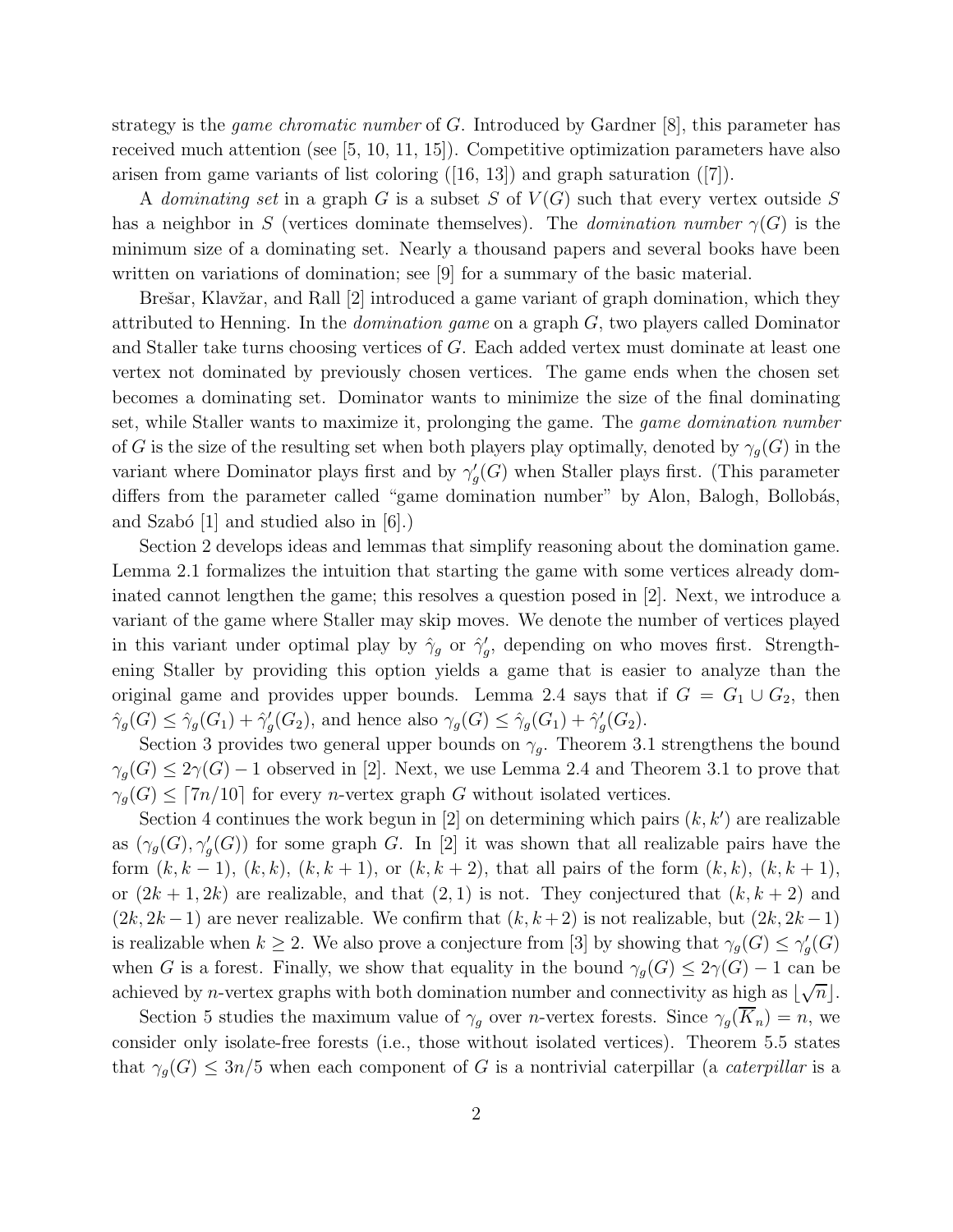tree in which the non-leaf vertices form a path, and a graph is *nontrivial* if it has at least one edge). This bound is sharp, and we conjecture that it holds for all isolate-free forests. Theorem 5.6 is a partial result toward this conjecture, giving a weaker upper bound of  $7n/11$ . We conclude with several interesting open questions.

Throughout the paper, we write  $N(v)$  for the neighborhood of a vertex v in a graph G; the *closed neighborhood* is  $N(v) \cup \{v\}$ , denoted  $N[v]$ . During a domination game on a graph G, we call a vertex v *dominated* if some vertex within  $N[v]$  has been selected.

To simplify discussion, we adopt terminology from games. A *turn* is the phase of the game consisting of one player's action to select a vertex or to pass. When a player completes that action, we say that he *moves*; when that action is selecting a vertex  $v$ , we refer to  $v$ as the "move" and say that he "plays"  $v$ . When Dominator moves first, the game is the *Dominator-start* game; when Staller moves first, it is the *Staller-start* game.

## 2 The Segmentation Lemma

Our goal in this section is a lemma that will be used throughout the paper. We begin by resolving a conjecture of Brešar, Klavžar, and Rall [2].

A *partially-dominated graph* is a graph together with a declaration that some vertices are already considered dominated (or, equivalently, do not "need" to be dominated). When G is a partially-dominated graph, we denote the number of turns remaining in the game under optimal play by  $\gamma_g(G)$  and  $\gamma'_g$  $g'_{g}(G)$ , depending on who moves first.

Problem 1 in [2] asked whether having more vertices dominated could ever hurt Dominator. In particular, if the set of "pre-dominated" vertices in a graph is enlarged, can the game domination number be larger? Our first lemma shows that it cannot, formalizing the natural intuition. We invoke it frequently throughout the paper, often without explicit mention. We use the name for it suggested in [3].

**Lemma 2.1** (Continuation Principle). Let G be a graph, and fix  $A, B \subseteq V(G)$ . Let  $G_A$ *and* G<sup>B</sup> *be the partially-dominated graphs arising from* G *with* A *dominated and with* B *dominated, respectively. If*  $B \subseteq A$ *, then*  $\gamma_g(G_A) \leq \gamma_g(G_B)$  *and*  $\gamma'_g$  $\gamma_g'(G_A) \leq \gamma_g'$  $G'_g(G_B)$ .

*Proof.* Dominator simultaneously plays Game A on  $G_A$  and Game B on  $G_B$ . Game A is the "real" game that both players play, while Game B is imagined by Dominator. Dominator ensures that Game A finishes no later than Game B by maintaining the following invariant: every dominated vertex in Game B is also dominated in Game A. By assumption, this holds at the beginning. We consider the moves of Staller and Dominator separately.

On each turn, Staller plays in Game A. By the invariant, Staller's move in Game A is also available in Game B. Dominator imagines that Staller makes the same move in Game B; the invariant is maintained.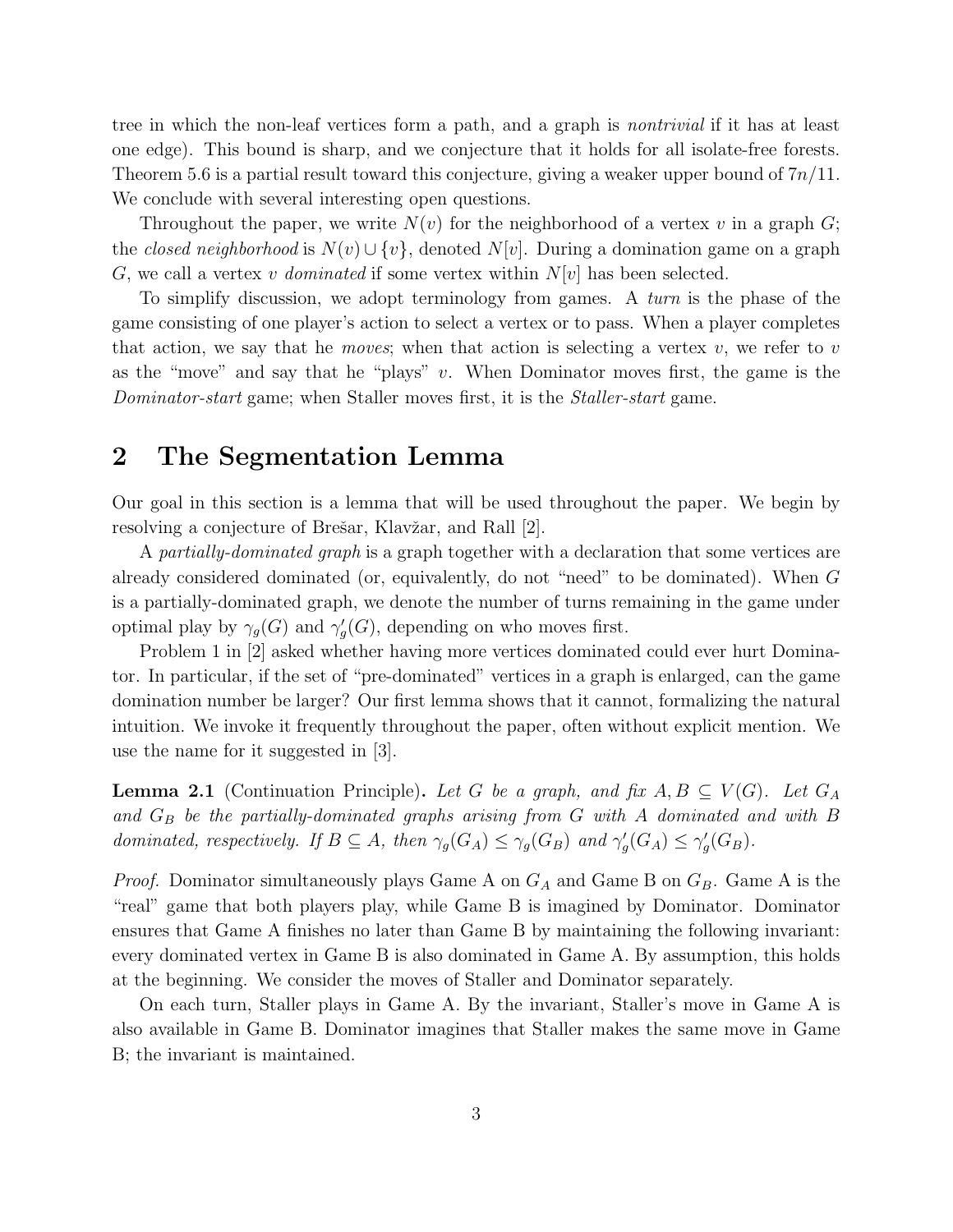On each turn, Dominator plays in Game B using an optimal strategy for that game. If Dominator's move  $v$  in Game B is a valid move in Game A, then he plays it in Game A, maintaining the invariant. Otherwise, every newly-dominated vertex in Game B is already dominated in Game A, and the invariant holds regardless of Dominator's move; he plays any undominated vertex in Game A.

By the invariant, Game A finishes no later than Game B. Since Dominator played optimally on Game B, the number of turns there was at most  $\gamma_g(G_B)$  if he moved first and at most  $\gamma'_{c}$  $\gamma_g'(G_B)$  if Staller moved first. Thus  $\gamma_g(G_A) \leq \gamma_g(G_B)$  and  $\gamma'_g$  $G_g(G_A) \leq \gamma'_g$  $'_g(G_B).$  $\Box$ 

Remark 2.2. By the Continuation Principle, it never helps Dominator to make moves that dominate no new vertices. Therefore, we need not restrict Dominator's moves; henceforth we permit him to play any vertex, whether or not it dominates any additional vertices. (Indeed we may even allow Dominator to select vertices that have already been played, so long as we adopt the convention that these "redundant" vertices contribute with multiplicity toward the size of the final dominating set.)

Strengthening Dominator in this way does not change the length of the game (under optimal play), but it does ensure that when presenting strategies we need not check that Dominator's moves are valid. (Alternatively, the reader may imagine that Dominator, when directed to play an "illegal" move, instead plays an arbitrary legal move.)

It can also help to consider variants of the domination game in which Staller is stronger. In [2], the authors briefly explored a variant in which Staller can pass once during the game; more generally, we may allow Staller to pass on any turn.

Definition 2.3. The *Staller-pass game* is the variant of the domination game in which, on each turn, Staller may pass instead of playing a vertex. Denote the size of the final dominating set in the Staller-pass game on G, under optimal play, by  $\hat{\gamma}_g(G)$  if Dominator moves first and by  $\hat{\gamma}'_c$  $g'_{g}(G)$  if Staller moves first. (Turns on which Staller passes do not count toward the size of the final dominating set.)

Since Staller has additional options in the Staller-pass game and Dominator does not,  $\hat{\gamma}_g(G) \geq \gamma_g(G)$  and  $\hat{\gamma}'_g$  $\gamma_g'(G) \geq \gamma_g'$  $g'_{g}(G)$  for any graph G. Moreover, since Staller may pass initially, always  $\hat{\gamma}_g(G) \leq \hat{\gamma}'_g$  $g'_{g}(G)$ . This property contrasts with the usual game, where sometimes  $\gamma_g(G) > \gamma'_g(G)$ . Thus the Staller-pass game is "better-behaved" than the usual game; playing first cannot be a disadvantage to a Staller who can pass.

The Continuation Principle applies also to the Staller-pass game; the same proof works. We use this observation to prove an important lemma. The *union* G of partially-dominated graphs  $G_1$  and  $G_2$  is obtained by letting the graph G be the graph union  $G_1 \cup G_2$  and letting the set of dominated vertices in G be the union of the dominated sets in  $G_1$  and  $G_2$ .

We now present the Segmentation Lemma, which facilitates inductive proofs of upper bounds on  $\gamma_g$ . When we express a graph G as the union of "nice" graphs  $G_1$  and  $G_2$ , the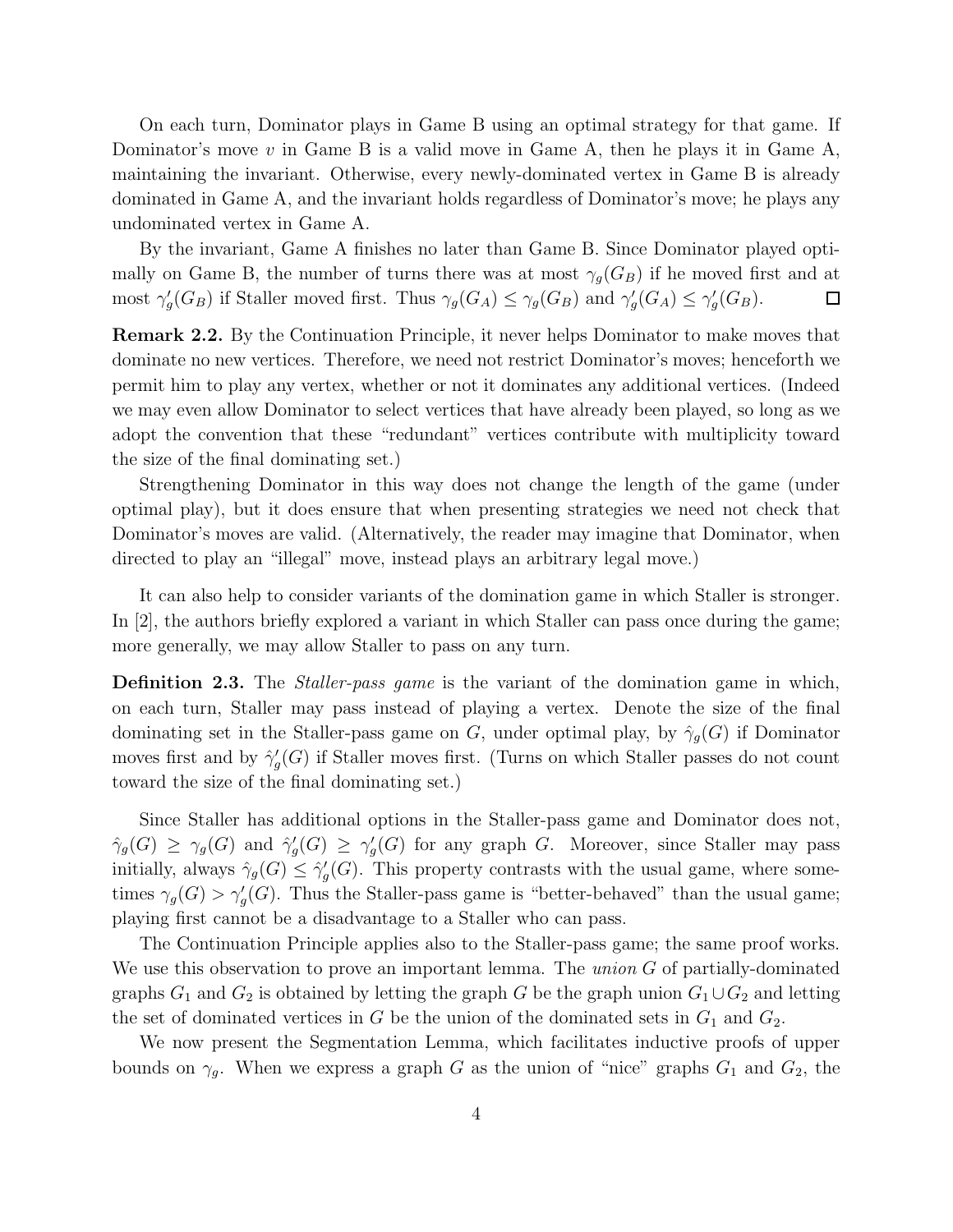Segmentation Lemma provides a bound on the length of the Staller-pass game on G in terms of the lengths of the Staller-pass games on  $G_1$  and  $G_2$ . Since  $\gamma_g(G) \leq \hat{\gamma}_g(G)$  and  $\gamma'_{c}$  $\gamma'_g(G) \leq \hat{\gamma}'_g$  $g'_{g}(G)$ , these bounds apply also to the original game.

**Lemma 2.4** (Segmentation Lemma). Let  $G_1$  and  $G_2$  be partially-dominated graphs. If  $G =$  $G_1 \cup G_2$ , then  $\hat{\gamma}_g(G) \leq \hat{\gamma}_g(G_1) + \hat{\gamma}_g'$  $'_{g}(G_2)$  and  $\hat{\gamma}'_g$  $G'_g(G) \leq \hat{\gamma}'_g$  $\zeta_g'(G_1)+\hat{\gamma}_g'$  $'_{g}(G_{2}).$ 

*Proof.* Dominator constructs two auxiliary games, one on  $G_1$  and one on  $G_2$ , which we call *sub-games*. Throughout the course of the game on G, Dominator interprets each of Staller's moves as a move in one of the sub-games, then uses an optimal strategy for that sub-game to determine his own next move on  $G$ . In doing this, Dominator ensures that, at all times, every vertex dominated in one of the sub-games is also dominated in G.

If Dominator moves first, then he plays in the sub-game on  $G_1$  according to some optimal strategy for that game and makes the same move on  $G$ . For the remainder of the game Dominator plays reactively, responding to Staller's moves. Hence the strategy also applies to the Staller-start game.

If Staller passes, then Dominator responds in an arbitrary sub-game, playing as if Staller had passed in that sub-game. If instead Staller plays some vertex  $v$ , then Dominator finds some vertex w that was newly dominated by this move. If  $vw \in E(G_1)$ , then Staller's last move would have been valid in the sub-game on  $G_1$ , so Dominator views it as a move in that sub-game and responds there. Otherwise, Staller's last move would have been valid in the sub-game on  $G_2$ , so Dominator views it as a move in the sub-game on  $G_2$  and responds there. At some point it may happen that Staller finishes one of the sub-games, in which case Dominator acts as if Staller had passed in the other sub-game and responds there. In each case, Dominator makes the same move on  $G$  as in the sub-game. (Note that vertices dominated in G need not be dominated in both sub-games, so a move that dominates new vertices in a sub-game need not dominate new vertices in G. By Remark 2.2, we may allow Dominator to make such a move on G.)

Since Dominator played first in the sub-game on  $G_1$ , at most  $\hat{\gamma}_g(G_1)$  moves are played there. Also, at most  $\hat{\gamma}'_c$  $G<sub>g</sub>(G<sub>2</sub>)$  moves are played in the sub-game on  $G<sub>2</sub>$ . Since every vertex dominated in a sub-game is also dominated in G, the game must end by the time both sub-games have been completed. Thus  $\hat{\gamma}_g(G) \leq \hat{\gamma}_g(G_1) + \hat{\gamma}_g'$  $g'(G_2)$ . The same strategy yields the claimed bound on  $\hat{\gamma}'_c$  $g'(G)$ ; in this case, Staller starts in both sub-games.  $\Box$ 

### 3 Bounds for *n*-vertex graphs

For our general bound, instead of bounding  $\gamma_g(G)$  directly, we bound  $\hat{\gamma}'_g$  $g'_{g}(G)$ , giving a stronger result. When  $m = \gamma(G)$ , the bound usually improves the bound  $\gamma_g(G) \leq 2\gamma(G) - 1$  from [2].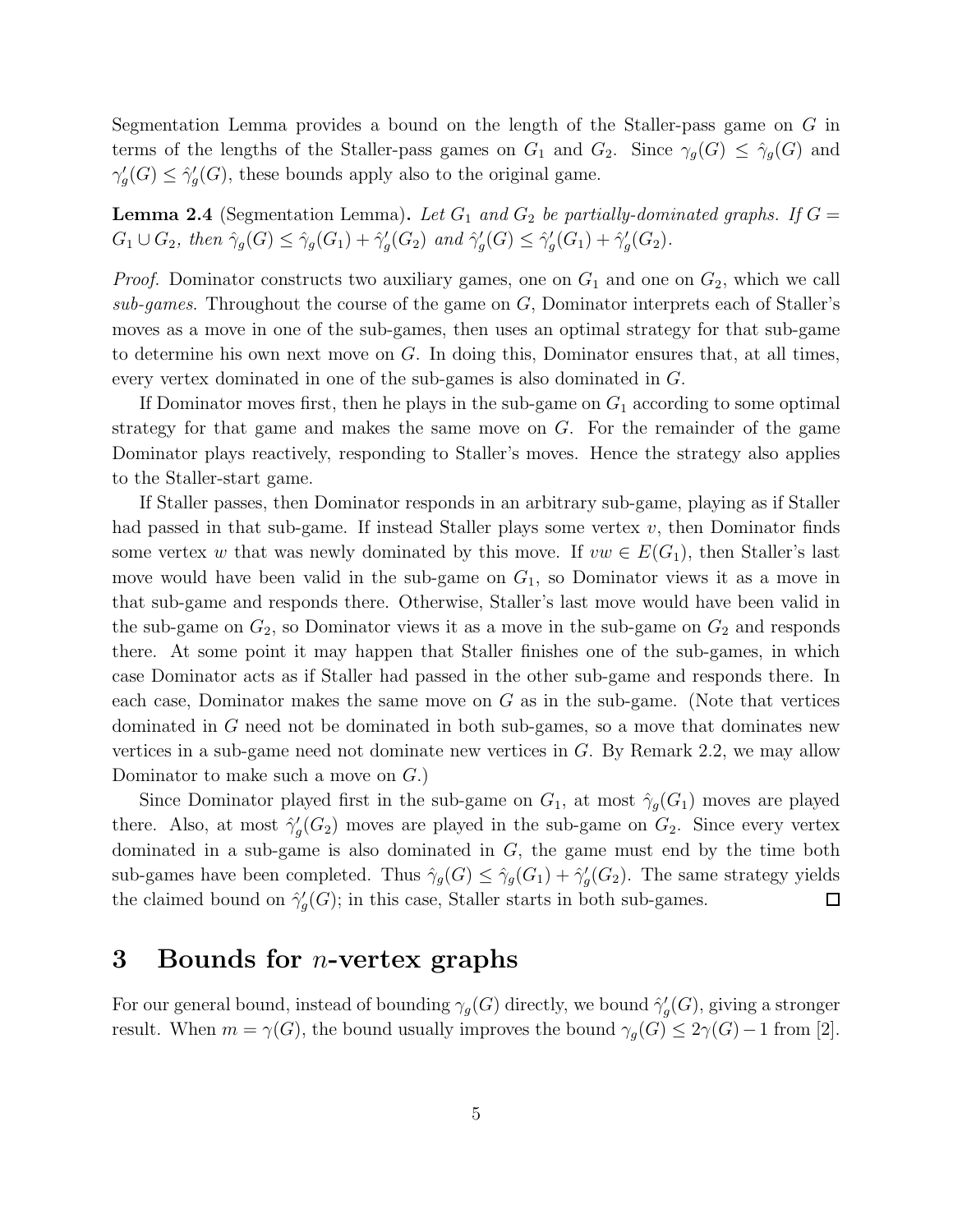Theorem 3.1. *Let* G *be an* n*-vertex graph. If* m *and* k *are positive integers such that*  $\gamma(G) \leq m \leq n \leq mk$ , then  $\hat{\gamma}'_g$  $J_g'(G) \leq [2m(1-2^{-k})].$ 

*Proof.* Staller starts and can pass. Dominator fixes a dominating set S of size m in G. On each turn, Dominator plays a vertex of S that dominates the most new vertices. Suppose first that  $m = c2^{k-1}$  for some integer c; we show later how to deal with arbitrary m.

For  $0 \leq i \leq k-1$ , we show by induction on i that at most  $m2^{-i}(k-i)$  vertices in G remain undominated when  $2m(1-2^{-i})$  vertices have been played. Initially,  $i = 0$ .

Suppose that  $2m(1-2^{-i})$  vertices have been played and at most  $m2^{-i}(k-i)$  vertices remain undominated. Note that  $2m(1-2^{-(i+1)})-2m(1-2^{-i})=2m2^{-(i+1)}$ . Consider the state of the game after  $2m2^{-(i+1)}$  more vertices have been played. If every vertex in S now has fewer than  $k - i$  undominated vertices in its closed neighborhood, then since Dominator has played at least  $m(1 - 2^{-(i+1)})$  vertices in S, at most  $m2^{-(i+1)}$  vertices in S have not been played, and at most  $m2^{-(i+1)}(k-i-1)$  vertices remain undominated, as desired.

Otherwise, at least  $k-i$  new vertices were dominated by each of Dominator's last  $m2^{-(i+1)}$ moves. Moreover, each of the other  $m2^{-(i+1)}$  vertices played among the last  $2m2^{-(i+1)}$ (whether played by Staller or Dominator) dominated at least one new vertex. In total, the last  $2m2^{-(i+1)}$  vertices played dominated at least  $m2^{-(i+1)}(k-i+1)$  new vertices, so the number of undominated vertices remaining is at most  $m2^{-i}(k-i) - m2^{-(i+1)}(k-i+1)$ , which simplifies to  $m2^{-(i+1)}(k-i-1)$ . This completes the induction step.

With  $i = k - 1$ , at most  $m2^{-(k-1)}$  vertices remain undominated after  $2m(1 - 2^{-(k-1)})$ vertices are played. Thus at most  $m2^{-(k-1)}$  more vertices will be played. Hence the size of the final dominating set is at most  $2m(1 - 2^{-(k-1)}) + m2^{-(k-1)}$ , which equals  $2m(1 - 2^{-k})$ .

When m is not a multiple of  $2^{k-1}$ , let  $m = c2^{k-1} + r$  for integers c and r with  $0 \le r < 2^{k-1}$ . After the first  $2r$  turns, Dominator has played  $r$  of the  $m$  vertices in  $S$ , greedily, so at most  $n(1-\frac{r}{n})$  $\frac{r}{m}$ ) vertices remain undominated. Since  $n \leq mk$ , we have  $n(1-\frac{r}{n})$  $\binom{r}{m} \le k(m-r) = kc2^{k-1}.$ Applying the same analysis used above shows that at most  $2(c2^{k-1}) - c$  more vertices are played during the game, so  $\hat{\gamma}'_c$  $g'(G) \leq 2r + 2(c2^{k-1}) - c = \left[2m(1 - 2^{-k})\right].$ 

The Segmentation Lemma and Theorem 3.1 together yield an upper bound for isolate-free n-vertex graphs. We also use a well-known theorem of Blank [4]:

Theorem 3.2 (Blank). *If* G *is an* n*-vertex graph with minimum degree at least 2, then*  $\gamma(G) \leq 2n/5$ , unless G is in the set F of seven graphs drawn below:

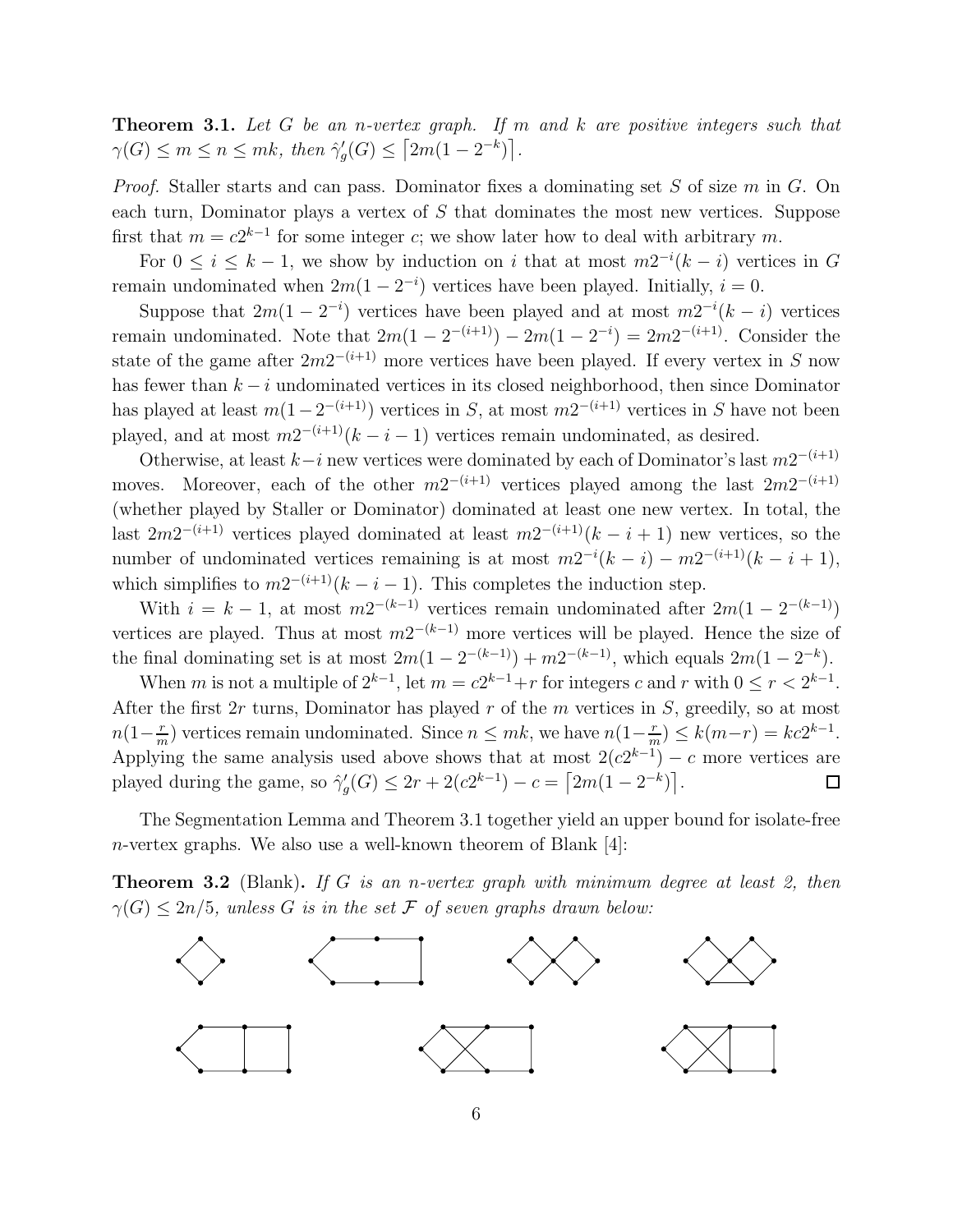In the proof below, and often throughout the paper, to facilitate induction we discard vertices of a partially-dominated graph that no longer affect the domination game.

Definition 3.3. In a partially-dominated graph G, a vertex v in G is *saturated* if all of its closed neighborhood is dominated. The *residual graph* of G is the partially-dominated graph formed from G by removing all saturated vertices and all edges joining dominated vertices.

Removing saturated vertices from a partially-dominated graph does not change its game domination number, since Staller cannot play saturated vertices and Dominator has no reason to. Similarly, removing an edge joining two dominated vertices does not affect the game.

**Theorem 3.4.** *If* G *is an isolate-free n-vertex graph, then*  $\gamma_g(G) \leq \lceil \frac{7n}{10} \rceil$ .

*Proof.* Using induction on n, we prove the stronger statement  $\hat{\gamma}_g(G) \leq [7n/10]$ . To facilitate induction, we prove also that  $\hat{\gamma}'_c$  $g'_{g}(G) \leq \lceil (7n+3)/10 \rceil$ , and we further generalize both claims by allowing G to be partially-dominated. Both claims are true by inspection when  $n \leq 3$ .

Suppose that Staller has the first turn. If the optimal first move is a pass, then  $\hat{\gamma}'_c$  $_g'(G) =$  $\hat{\gamma}_g(G)$ , and it suffices to prove  $\hat{\gamma}'_g$  $g'_{g}(G) = \hat{\gamma}_{g}(G) \leq \left\lceil \frac{7n}{10} \right\rceil$ . If the optimal first move is a vertex v, then v becomes saturated. Letting  $G'$  be the resulting residual graph,

$$
\hat{\gamma}'_g(G) = 1 + \hat{\gamma}_g(G') \le 1 + \left\lceil \frac{7(n-1)}{10} \right\rceil = \left\lceil \frac{7n+3}{10} \right\rceil.
$$

Now suppose that Dominator plays first. If G has a vertex of degree 1, then let v be such a vertex, and let u be its neighbor. Dominator plays u, saturating both u and v. Let  $G'$  be the resulting residual graph. Since G' has at most  $n-2$  vertices,

$$
\hat{\gamma}_g(G) \le 1 + \hat{\gamma}'_g(G') \le 1 + \left\lceil \frac{7(n-2) + 3}{10} \right\rceil = \left\lceil \frac{7n-1}{10} \right\rceil.
$$

Hence we may assume  $\delta(G) \geq 2$ . If G has a component C isomorphic to  $C_4$ , then the Segmentation Lemma yields

$$
\hat{\gamma}_g(G) \le \hat{\gamma}_g(C) + \hat{\gamma}'_g(G - V(C)) \le 2 + \left\lceil \frac{7(n-4) + 3}{10} \right\rceil = \left\lceil \frac{7n - 5}{10} \right\rceil.
$$

If G has a component C isomorphic to another graph in the set  $\mathcal F$  of Theorem 3.2, then  $\hat{\gamma}_g(C) \leq 3$  by inspection. This time the Segmentation Lemma yields

$$
\hat{\gamma}_g(G) \le \hat{\gamma}_g(C) + \hat{\gamma}'_g(G - V(C)) \le 3 + \left\lceil \frac{7(n-7) + 3}{10} \right\rceil = \left\lceil \frac{7n - 16}{10} \right\rceil
$$

Finally, if no component of G lies in F, then  $\gamma(G) \leq 2n/5$  by Theorem 3.2. Applying Theorem 3.1 with  $m = 2n/5$  and  $k = 3$  yields

$$
\hat{\gamma}'_g(G) \le \left[2 \cdot \frac{2n}{5} \cdot \left(1 - \frac{1}{8}\right)\right] = \left\lceil \frac{7n}{10} \right\rceil. \qquad \Box
$$

.

We have no sharpness examples for Theorem 3.4. Indeed, we believe that the bound can be improved to  $3n/5$  (see Conjecture 6.2).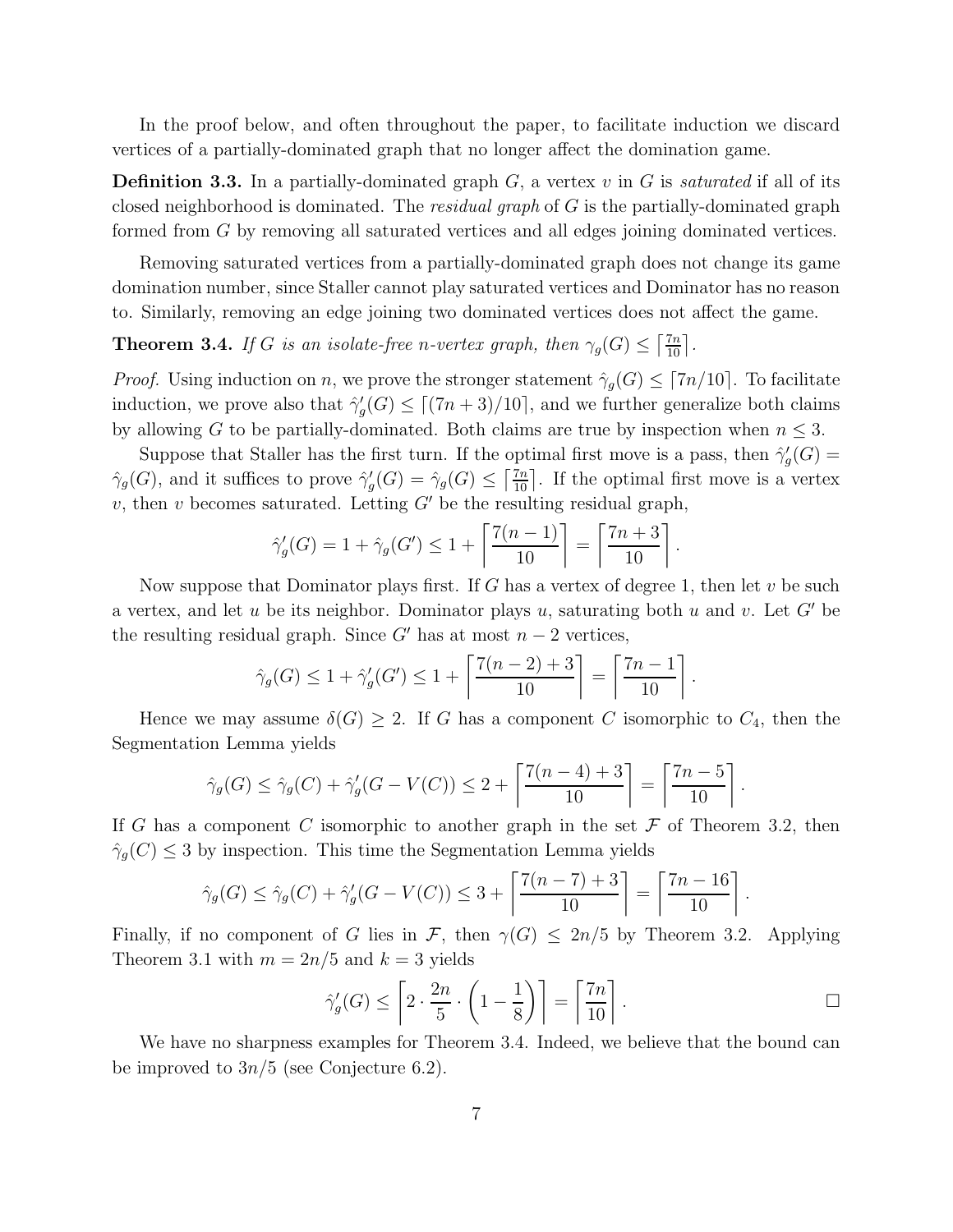### 4 Realizability

A pair  $(k, k')$  is *realizable* if  $\gamma_g(G) = k$  and  $\gamma'_g$  $g'_{g}(G) = k'$  for some graph G. The study of realizable pairs was a major focus of [2], where the authors showed that all realizable pairs have one of the forms  $(k, k-1)$ ,  $(k, k)$ ,  $(k, k+1)$ , and  $(k, k+2)$ . They also showed that  $(k, k)$ ,  $(k, k + 1)$ , and  $(2k + 1, 2k)$  are always realizable and that  $(2, 1)$  is not. We complete the characterization of realizable pairs by showing that no pair of the form  $(k, k+2)$  is realizable (confirming Conjecture 1 in [2]) and that  $(2k, 2k-1)$  is realizable whenever  $k \geq 2$  (refuting Conjecture 2 in [2]).

Non-realizability of  $(k, k+2)$  follows easily from the Continuation Principle. The intuition behind the proof below was suggested by Kevin Milans, who proposed that Dominator should simply ignore Staller's first move and proceed as in the Dominator-start game.

**Corollary 4.1.** For every graph G, we have  $\gamma'$  $\gamma_g'(G) \leq \gamma_g(G) + 1.$ 

*Proof.* Consider the Staller-start game on G. Let v be an optimal first move for Staller and let G' be the resulting partially-dominated graph. By the Continuation Principle,  $\gamma_g(G') \leq$  $\gamma_g(G)$ , so  $\gamma'_g$  $\gamma_g'(G) = \gamma_g(G') + 1 \leq \gamma_g(G) + 1.$  $\Box$ 

Together with Theorem 6 in [2], this yields the following result.

**Corollary 4.2.** For every graph G, we have  $|\gamma'_g|$  $\gamma_g'(G) - \gamma_g(G) \leq 1.$ 

We next refute Conjecture 2 in [2] by showing that  $(2k, 2k-1)$  is realizable for  $k \geq 2$ .

**Proposition 4.3.** When  $k \geq 2$ , there is a graph  $G_k$  with  $\gamma_g(G_k) = 2k$  and  $\gamma'_g$  $G'_g(G_k) = 2k - 1.$ 

*Proof.* Let  $G_2$  be  $P_4 \square P_2$  (shown on the left in Figure 1). For  $k \geq 3$ , define  $G_k$  recursively as the disjoint union of  $G_{k-1}$  and  $C_4$ . As argued in [2], we have  $\gamma_g(G_k) = \gamma_g(G_{k-1}) + 2$  and  $\gamma_c'$  $\gamma'_g(G_k) = \gamma'_g$  $g'(G_{k-1}) + 2$ . Hence it suffices to prove  $\gamma_g(G_2) = 4$  and  $\gamma'_g$  $'_{g}(G_2) = 3.$ 

We first show  $\gamma_q(G_2) = 4$ . For the lower bound, we give a strategy for Staller. Consider Dominator's first move. If Dominator plays a vertex of degree 2, then in response Staller plays its neighbor of degree 2; the four remaining undominated vertices cannot all be dominated in one move. If instead Dominator plays a vertex of degree 3, then in response Staller plays the vertex of degree 3 not adjacent to it; again the two remaining undominated vertices cannot both be dominated in one move.

For the upper bound, it suffices for Dominator to play, on the first and third turns, a vertex of degree 2 and the vertex of degree 3 at distance 3 from it. This leaves only one vertex undominated, which Staller must dominate on the fourth turn. (Recall from Remark 2.2 that we need not require that Dominator's second move actually dominate new vertices, so Staller's intervening move is irrelevant.)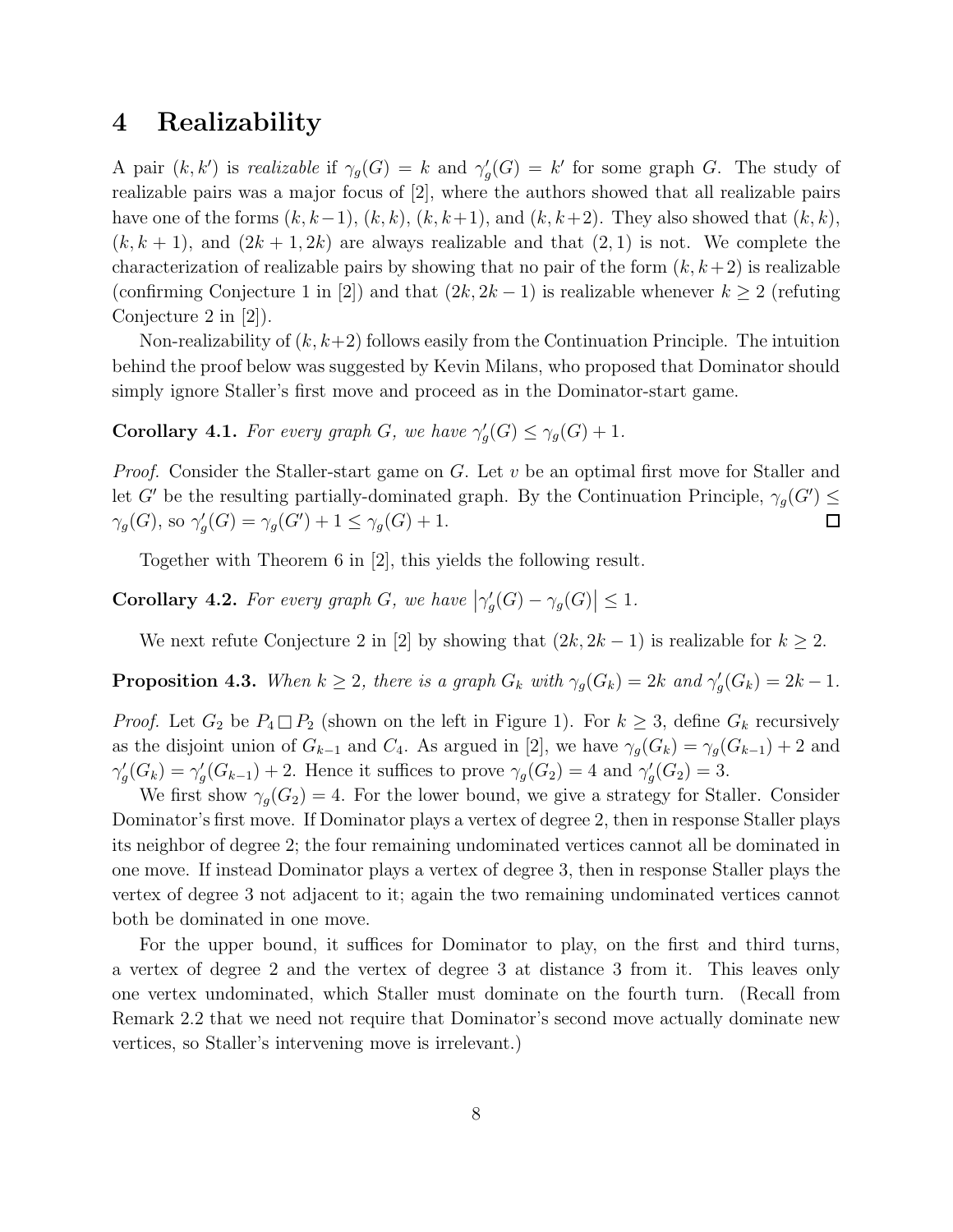We next show  $\gamma'_{c}$  $g'_{g}(G_2) = 3$ . For the lower bound,  $\gamma'_{g}$  $\gamma_g'(G_2) \geq \gamma(G_2) = 3$ . For the upper bound, observe that no matter how Staller plays, Dominator can respond so as to leave only one undominated vertex, which Staller must subsequently dominate on the next turn.  $\Box$ 

The examples constructed above are, in general, disconnected. A construction by Zamani yields connected graphs  $H_k$  that also realize these pairs. To form  $H_k$ , start with one copy of  $P_4 \square P_2$  and  $k-2$  copies of  $P_3 \square P_2$ . Let  $y_0$  be a vertex of degree 2 in the copy of  $P_4 \square P_2$ . In the *i*th copy of  $P_3 \square P_2$ , let  $x_i$  and  $y_i$  be vertices of degree 2 with a common neighbor. Form  $H_k$  by identifying  $y_i$  with  $x_{i+1}$  for  $i \in \{0, \ldots, k-3\}$ . (See Figure 1.) The proof that  $H_k$ realizes  $(2k, 2k-1)$  is quite complex; we refer the interested reader to [14]. More recently, Košmrlj [12] provided 2-connected constructions.



Figure 1. Left: the graph  $G_2$ . Right: the graph  $H_5$ .

In [3], the authors also conjectured that  $(k, k - 1)$  cannot be realized by a tree.

**Conjecture 4.4.** [3] *There is no tree* T *such that*  $\gamma'$  $\gamma_g'(T) = \gamma_g(T) - 1.$ 

In light of Corollary 4.1, this amounts to proving that  $\gamma_g(T) \leq \gamma'_g$  $g(T)$  for all trees T. We next prove this conjecture. To facilitate induction, we consider all partially-dominated forests, instead of just trees; this yields a stronger statement. We begin with an easy lemma. Note that  $G + H$  denotes the disjoint union of graphs G and H.

**Lemma 4.5.** *Given*  $\ell \geq 2$ , *assume*  $\gamma_g(F) \leq \gamma'_g$ g (F) *for all partially-dominated forests* F *such that*  $\gamma_g(F) \leq \ell$ *. If* G *is such a forest, then*  $\gamma_g(G+K_1) > \gamma_g(G)$  *and*  $\gamma'_g$  $\gamma'_{g}(G+K_{1}) > \gamma'_{g}(G).$ 

*Proof.* Fixing  $\ell$ , we use induction on the number of undominated vertices in  $G$ . The claim is trivial if G has no undominated vertices.

To prove  $\gamma_g(G+K_1) > \gamma_g(G)$ , let v be an optimal first move in the Dominator-start game on  $G + K_1$ . If v is the added vertex, then  $\gamma_g(G + K_1) = 1 + \gamma'_g$  $\gamma_g'(G) \geq 1 + \gamma_g(G)$ . Otherwise, v belongs to  $G$ ; let  $G_v$  denote the partially-dominated graph obtained from  $G$  by dominating N[v]. By optimality of v we have  $\gamma_g(G+K_1) = 1 + \gamma'_g$  $g'_{g}(G_v+K_1);$  by the Continuation Principle,  $\gamma_g(G_v) \leq \gamma_g(G) \leq \ell$ . These observations and the induction hypothesis yield

$$
\gamma_g(G + K_1) = 1 + \gamma'_g(G_v + K_1) > 1 + \gamma'_g(G_v).
$$

Since Dominator does at least as well by playing optimally as by playing v first,  $1+\gamma'$  $G'_g(G_v)\geq$  $\gamma_g(G)$  and hence  $\gamma_g(G+K_1) > \gamma_g(G)$ .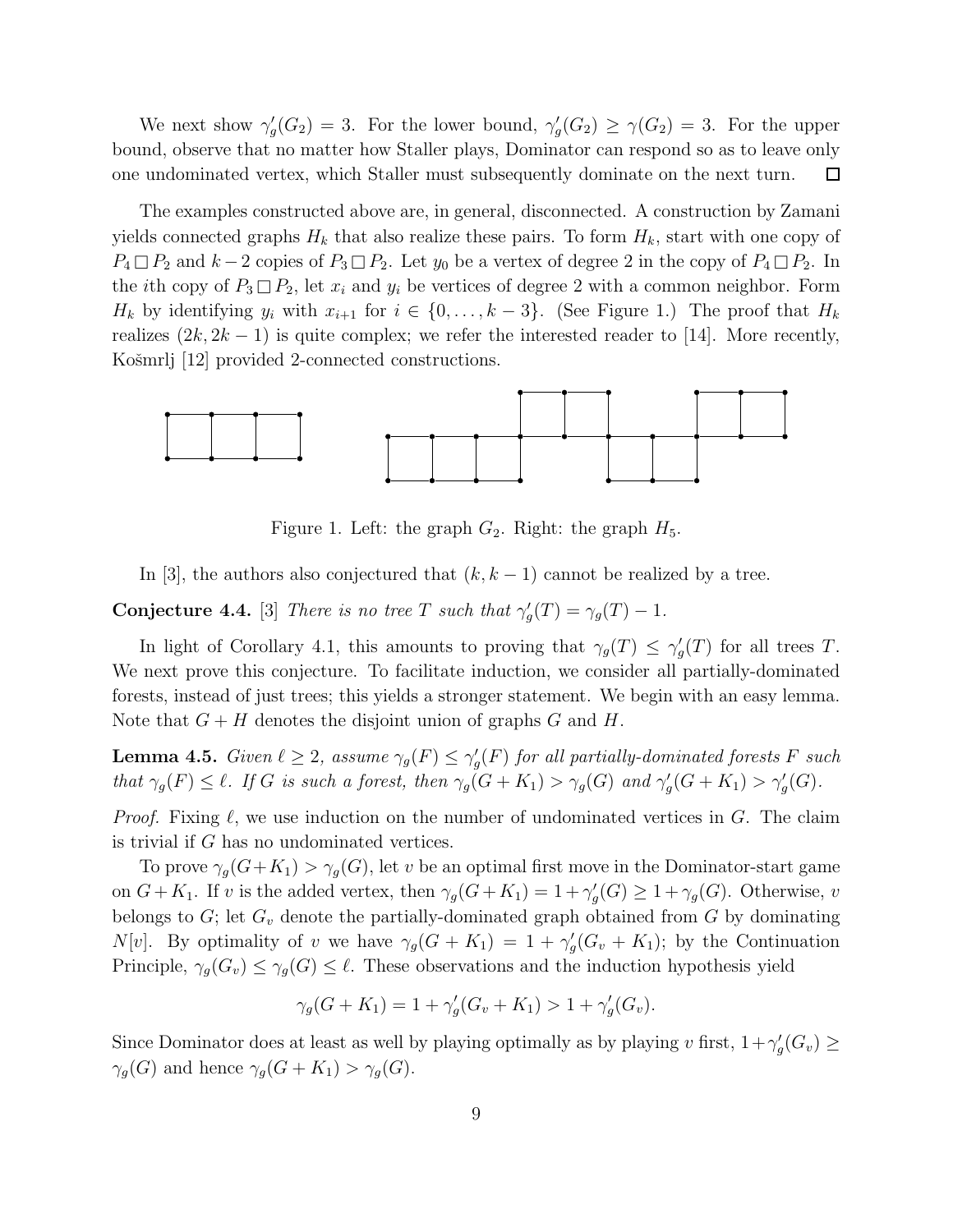To prove  $\gamma'_{c}$  $\gamma_g'(G+K_1) \leq \gamma_g'$  $g'(G)$ , let v be an optimal first move in the Staller-start game on G. Now

$$
\gamma'_g(G + K_1) \ge 1 + \gamma_g(G_v + K_1) > 1 + \gamma_g(G_v) = \gamma'_g(G),
$$

with the strict inequality following from the induction hypothesis and the equality following from optimality of  $v$ .  $\Box$ 

We now prove the conjecture itself.

#### **Theorem 4.6.** *If*  $F$  *is a partially-dominated forest, then*  $\gamma_g(F) \leq \gamma'_g$  $'_{g}(F).$

*Proof.* Since always  $|\gamma_g(F) - \gamma'_g$  $\left|\frac{f}{g}(F)\right| \leq 1$  (Corollary 4.2), it suffices to show that  $\gamma_g(F) = k$ and  $\gamma'$ <sub>c</sub>  $g'(F) = k - 1$  cannot both hold. This is clear when  $k \leq 2$ ; we proceed by induction on k. For  $k \geq 3$ , suppose that  $\gamma_g(F) = k$  and  $\gamma'_g$  $g'(F) = k - 1$ . For  $v \in V(F)$ , let  $F_v$  be the partially-dominated forest obtained from F by dominating  $N[v]$ . Since  $\gamma'$  $g'(F) = k - 1,$ Dominator can force the game to end within  $k-2$  more turns after any first move by Staller; hence  $\gamma_g(F_v) \leq k-2$ . Similarly,  $\gamma_g(F) = k$  implies  $\gamma'_g$  $g'(F_v) \geq k - 1$ . By Corollary 4.2, it now follows that  $\gamma_g(F_v) = k - 2$  and  $\gamma'_g$  $g'(F_v) = k - 1$  for any  $v \in V(F)$ .

Let C be a component of F having an undominated vertex. Fix a root vertex  $r$  in  $C$ , and let x be an undominated vertex in C farthest from r. If  $x \neq r$ , then let y be the parent of x, otherwise  $y = x$ . Let u be an optimal first move in the Staller-start game on  $F_y$ . By the choice of x, all descendants of x are dominated in  $F$ ; by definition, y and its neighbors are all dominated in  $F_y$ . Thus no vertex in  $N[x]$  is a legal move, so  $u \notin N[x]$  and  $x \notin N[u]$ .

Denote by  $F_{y,u}$  the partially-dominated graph obtained from  $F_y$  by dominating all of  $N[u]$ . By the choice of u and the fact that  $\gamma'$  $g'(F_y) = k - 1$ , we have  $\gamma_g(F_{y,u}) = k - 2$ . However, we have also shown that  $\gamma_g(F_u) = k - 2$ . Let  $F'_u$  be the partially-dominated forest obtained from  $F_u$  by dominating  $N[y] - x$ ; note that  $F'_u$  and  $F_{y,u}$  are identical except that x is dominated in the latter but not in the former.

By the choice of  $x$ , all neighbors of  $x$  and vertices at distance 2 from  $x$  are dominated. Thus, a move on  $F'_v$  $u<sub>u</sub>$ <sup>'</sup> that dominates x cannot dominate any other vertices; it serves only to dominate x. Thus  $\gamma_g(F'_u)$  $U'_u$ ) =  $\gamma_g(F_{y,u} + K_1)$ . Now the Continuation Principle and Lemma 4.5 together yield

$$
k - 2 = \gamma_g(F_u) \ge \gamma_g(F_u') = \gamma_g(F_{y,u} + K_1) > \gamma_g(F_{y,u}) = k - 2,
$$

contradicting the choice of F.

When Staller has the option to pass, doing so has the effect of choosing to play second on the current partially-dominated graph. Theorem 4.6 shows that Staller never benefits from playing second on a partially-dominated forest. This observation yields a useful corollary:

**Corollary 4.7.** *If* F *is a partially-dominated forest, then*  $\hat{\gamma}_g(F) = \gamma_g(F)$  *and*  $\hat{\gamma}'_g$  $g'(F) = \gamma_g'$  $'_{g}(F).$ 

 $\Box$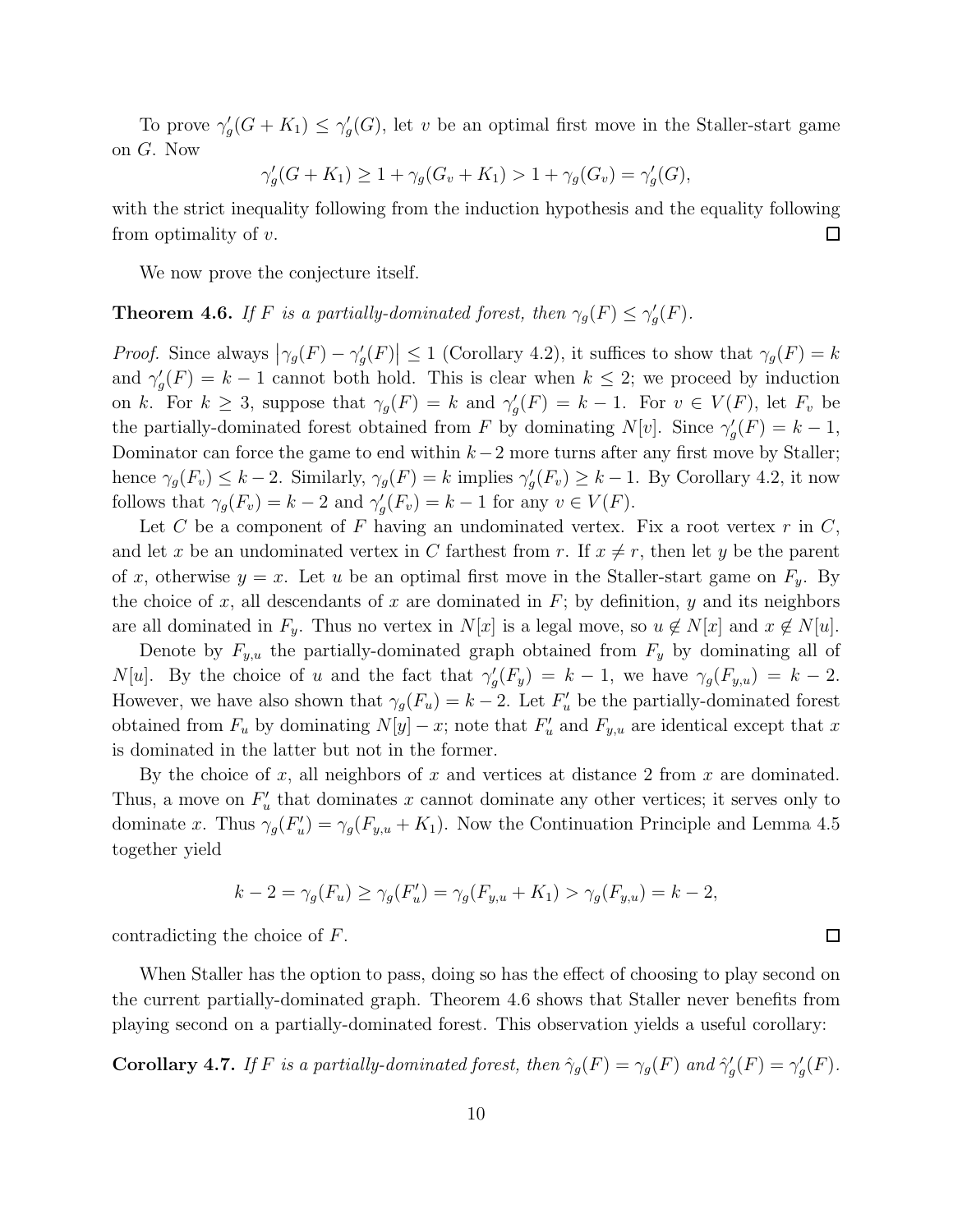We close this section with an additional example related to realizability questions. We have noted the trivial upper bound  $\gamma_q(G) \leq 2\gamma(G) - 1$  from [2]. Equality holds for complete graphs, where both sides equal 1. The sharpness examples in [2] are more general, obtained by attaching many pendant edges to each vertex of a complete graph. We note that attaching about  $\log_2 r$  pendant edges to each vertex of  $K_r$  yields sharpness in the bound for an *n*-vertex graph whose domination number is about  $n/\log_2 n$ . Thus one can achieve equality with high connectivity and domination number 1 or with high domination number and connectivity 1. Letting n denote the number of vertices, we construct such examples with domination number and connectivity both approximately  $\sqrt{n}$ .

**Proposition 4.8.** For  $k \in \mathbb{N}$ , there is a k-connected graph G with  $k(k+1)$  vertices such *that*  $\gamma_q(G) = 2\gamma(G) - 1$ *.* 

*Proof.* Let  $G = K_{1,k} \square K_k$ . Viewing the the  $K_{1,k}$ -fibers as "rows" and the  $K_k$ -fibers as "columns", we may write  $V(G) = \{w_{i,j}: 1 \leq i \leq k, 1 \leq j \leq k+1\}$ , where  $w_{i,j}$  denotes the vertex in row *i*, column *j*. For convenience, let  $u_i = w_{i,1}$  for  $1 \le i \le k$ , let  $U = \{u_1, \ldots, u_k\}$ , and let  $W = V(G) - U$ . See Figure 2 for the case  $k = 4$ .



Figure 2. The graph G (for  $k = 4$ ).

The k vertices in U form a dominating set for G. Any set S having at most  $k-1$  vertices omits some  $u_i \in U$  and the entire jth column in W for some j. The set S does not dominate  $w_{i,j}$ ; hence  $\gamma(G) = k$ .

Each of the k rows is a connected dominating set. A separating set must contain at least one vertex from each connected dominating set, so  $G$  is k-connected. Note that  $U$  is a separating  $k$ -set.

Finally, we present a Staller strategy to prove that  $\gamma_q(G) \geq 2k-1$ . On each round, if Dominator does not play in U, then Staller plays some vertex in U. If Dominator plays  $u_i$ , then Staller finds a column j in which no vertex has been played and plays  $w_{i,j}$ .

Consider an instance of the game with Staller playing this strategy. Let  $d_i$  be the *i*th vertex that Dominator plays, and let  $s_i$  be the *i*th vertex that Staller plays. Under the specified strategy, each pair  $(d_i, s_i)$  adds 1 to the number of played vertices in U, and it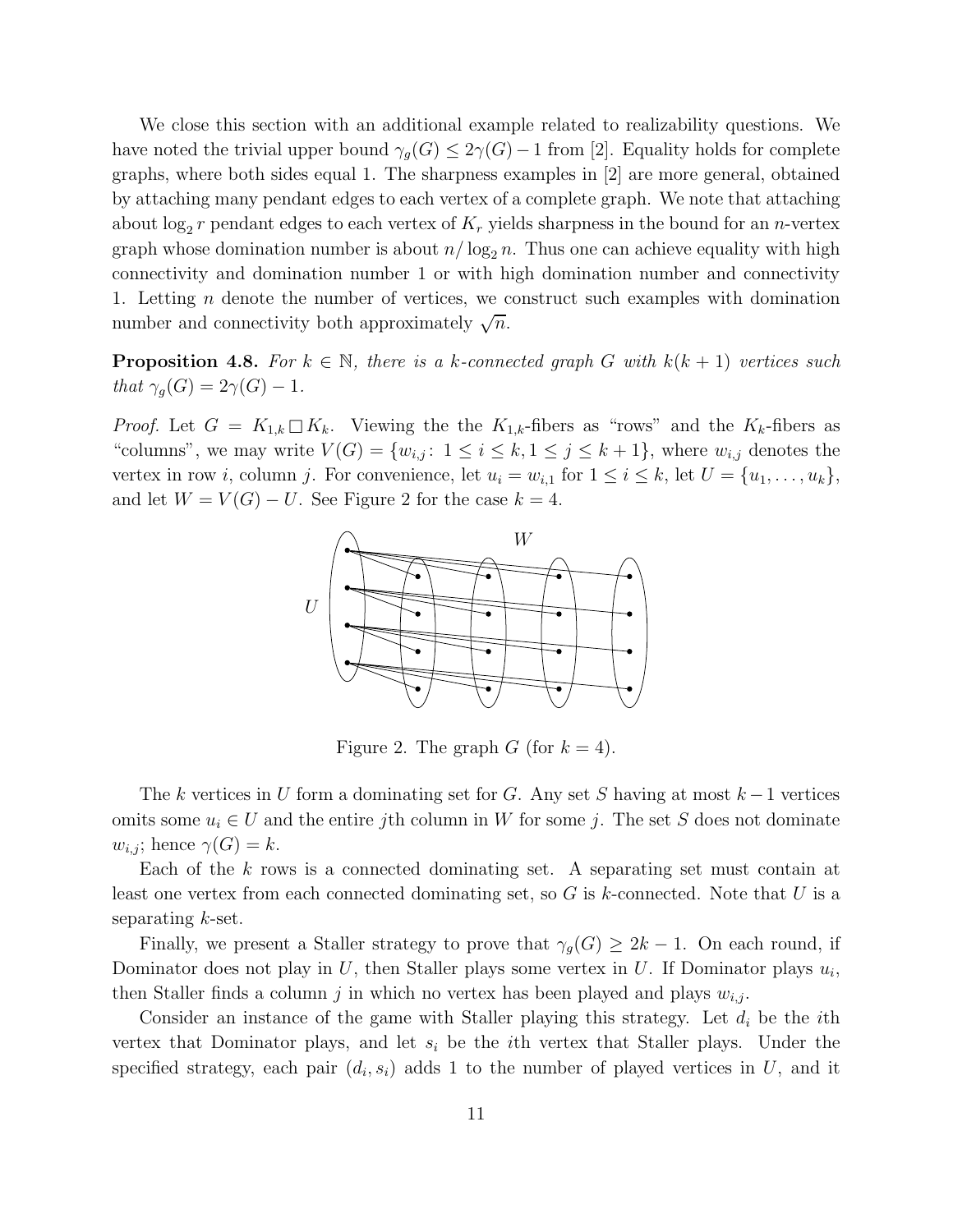decreases by at most 1 the number of columns in  $W$  containing no played vertices. Thus, after Staller has played  $s_i$ , there are  $k - i$  unplayed vertices in U and at least  $k - i$  columns in W with no played vertices. If  $i < k$ , then there is an unplayed vertex  $u \in U$  and a column of W in which no vertex has been played. The neighbor of  $u$  in this column is undominated, so the game continues. Dominator therefore will have to play a kth time, at which point  $2k - 1$  moves have been played.  $\Box$ 

#### 5 Forests

In this section, we study the maximum values of  $\gamma_g$  and  $\gamma'_g$  $'_{g}$  over *n*-vertex isolate-free forests. Although we have not determined the maxima exactly, we make the following conjecture:

**Conjecture 5.1.** *If* G *is an isolate-free n-vertex forest, then*  $\gamma_g(G) \leq \frac{3n}{5}$  $rac{3n}{5}$  and  $\gamma_g'$  $G'_g(G) \leq \frac{3n+2}{5}$  $\frac{1+2}{5}$ .

We first show that these bounds would be sharp. Recall that in a partially-dominated graph, a *saturated* vertex is a vertex v such that all of  $N[v]$  is dominated, and the *residual graph* is formed by discarding all saturated vertices and all edges joining dominated vertices.

Proposition 5.2. *Let* k *be a positive integer. If* G *is obtained from a* k*-vertex graph by attaching two pendant paths of length 2 to each vertex, then*  $\gamma_g(G) = 3k$ *. If* G' *is obtained from a*  $(k + 1)$ -vertex graph by attaching two pendant paths of length 2 to each of k vertices, *then*  $\gamma'_{c}$  $G'_{g}(G') = 3k + 1.$ 

*Proof.* We may view G as consisting of k copies of  $P_5$  plus some edges joining the centers. Let  $H$  be the partially-dominated graph corresponding to  $G$  with the centers of the copies of  $P_5$  dominated, and let H' be its residual graph; note that H' is just  $kP_5$  with the centers of the copies of  $P_5$  dominated. Now  $\gamma_g(G) \geq \gamma_g(H')$  by the Continuation Principle, so to show  $\gamma_g(G) \ge 3k$  it suffices to show  $\gamma_g(H') \ge 3k$ .

We present a Staller strategy that enforces this lower bound. On each turn, Staller responds to Dominator's previous move. Let  $v$  be that move, and let  $w$  be the center of the copy of  $P_5$  containing v. If w is a legal move, then Staller plays it. Otherwise, Staller plays the center of some other  $P_5$  if possible, and plays any legal move if not. Staller's strategy ensures that the first or the second vertex played in each copy of  $P_5$  is the center. Hence at least three vertices must be played in each copy of  $P_5$ , so  $\gamma_g(H') \geq 3k$ .

It now follows easily that  $\gamma'_{\alpha}$  $g'_{g}(G') \geq 3k+1$ . On the first turn, Staller plays the lone original vertex not extended to a copy of  $P_5$ . Operating on the resulting residual graph and applying the Continuation Principle now yields  $\gamma'$  $\gamma_g'(G') \geq 1 + \gamma_g(H') \geq 3k + 1.$ 

Dominator can enforce matching upper bounds with the same strategy: if Staller plays vertex v, then Dominator plays the center of the copy of  $P_5$  containing v, the center of some other copy of  $P_5$ , or any legal move, in order of preference. This ensures that no more than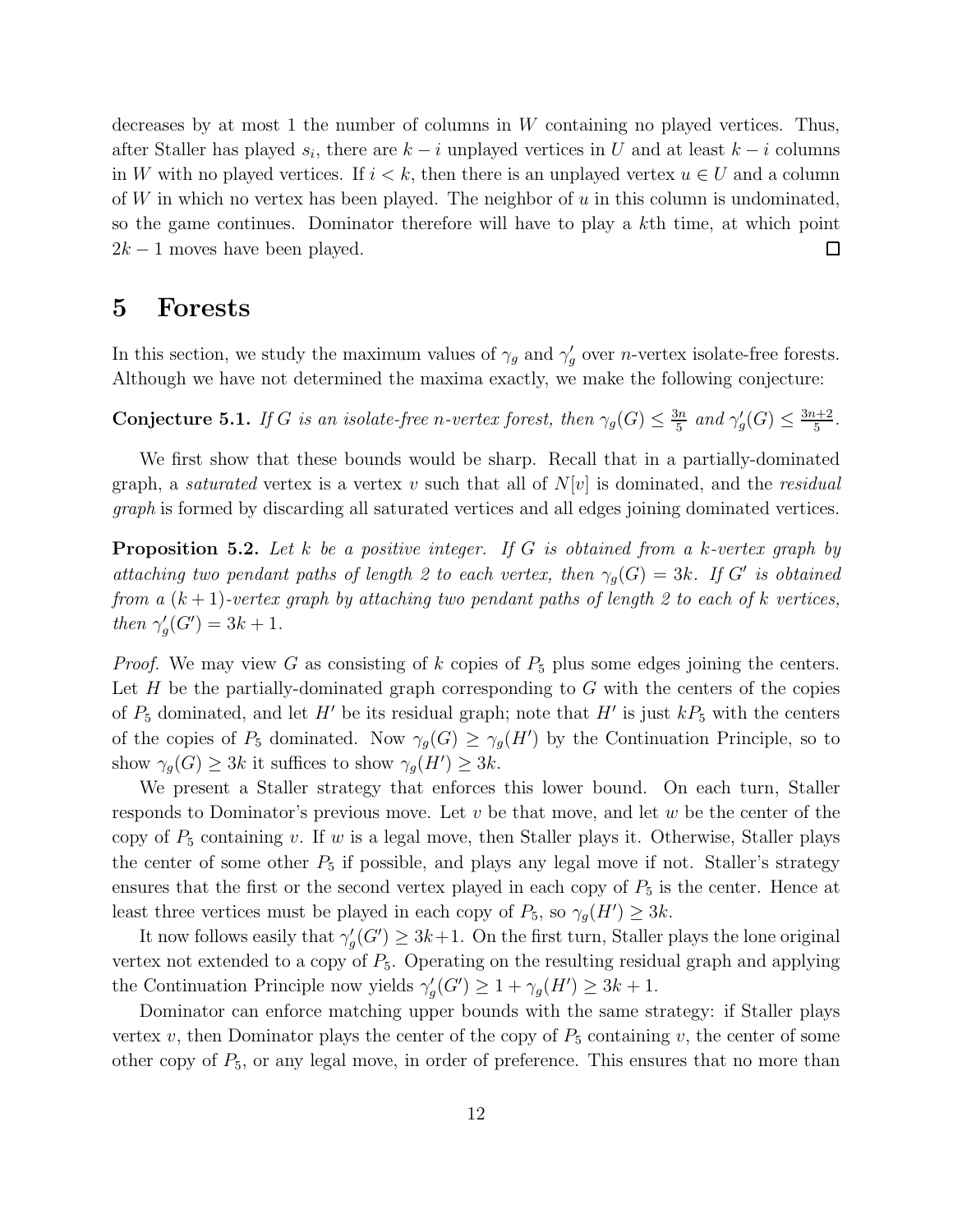three vertices in any one copy of  $P_5$  are played. Thus  $\gamma_g(G) \leq 3k$  and  $\gamma'_g$  $g'_{g}(G') \leq 3k+1$  (since on  $G'$  the vertex not extended to a copy of  $P_5$  might also be played).  $\Box$ 

The graphs  $G$  and  $G'$  in the hypotheses of Proposition 5.2 can be taken to be trees, so for each k there exists a 5k-vertex tree T with  $\gamma_g(T) = 3k = \frac{3(5k)}{5}$  $\frac{5}{5}$ . Similarly, for each k there exists a  $(5k + 1)$ -vertex tree T' with  $\gamma'$  $g'(T) = 3k + 1 = \frac{3(5k+1)+2}{5}$ . Thus the bounds in Conjecture 5.1 cannot be strengthened.

We devote the remainder of this section to partial progress toward Conjecture 5.1. First we prove an easy upper bound on  $\gamma_g$  and  $\gamma'_g$  $g'$  that holds for the more general family of isolatefree chordal graphs (*chordal graphs* are those having no cycle of length at least 4 as an induced subgraph). The proof idea is to bound the length of the game by ensuring that vertices become saturated "quickly enough".

A *simplicial vertex* in a graph is any vertex whose neighborhood is a clique; it is wellknown that every chordal graph has a simplicial vertex.

Proposition 5.3. *If* G *is a partially-dominated isolate-free* n*-vertex chordal graph, then*  $\gamma_g(G) \leq \frac{2n}{3}$  $rac{2n}{3}$  and  $\gamma'_{g}$  $\frac{g}{g}(G) \leq \frac{2n}{3}$  $\frac{2n}{3}$ .

*Proof.* We proceed by induction on n. The claim is trivial when  $n \leq 2$ , so assume  $n \geq 3$ .

For the bound on  $\gamma_q(G)$ , let v be a simplicial vertex in G. Since G has no isolated vertices, v has a neighbor, w. Dominator plays w; since v is simplicial,  $N[v] \subseteq N[w]$ , so this move saturates both v and w. If this move finishes the game, then  $\gamma_q(G) = 1$ .

Otherwise, Staller's subsequent move saturates at least one more vertex. Let G′ be the graph obtained from G by removing all saturated vertices. (Since removing edges from a chordal graph can destroy chordality, we retain edges joining dominated vertices that are not saturated.) These moves saturated at least three vertices, so  $G'$  has at most  $n-3$  vertices. Moreover, since every induced subgraph of a chordal graph is chordal, G' is chordal. For a vertex  $v$  to remain in  $G'$ , either  $v$  or one of its neighbors must be undominated and hence unsaturated, so  $G'$  is isolate-free. Thus the induction hypothesis applies to  $G'$ , and

$$
\gamma_g(G) \le 2 + \gamma_g(G') \le 2 + \frac{2(n-3)}{3} = \frac{2n}{3}.
$$

The bound on  $\gamma'$  $\mathcal{G}_g(G)$  follows similarly.

When we apply the induction hypothesis to a smaller partially-dominated residual graph to obtain upper bounds, the Continuation Principle (Lemma 2.1) allows us to ignore which vertices in the residual graph are already dominated. We use this observation freely.

We next show that the upper bound in Conjecture 5.1 holds for those isolate-free forests in which each component is a caterpillar. Here the Segmentation Lemma yields a straightforward inductive proof. To apply the Segmentation Lemma directly, we would need to prove upper bounds on  $\hat{\gamma}_g$  and  $\hat{\gamma}'_g$  $'_{g}$ , as in Theorem 3.4. However, the following lemma, an immediate

 $\Box$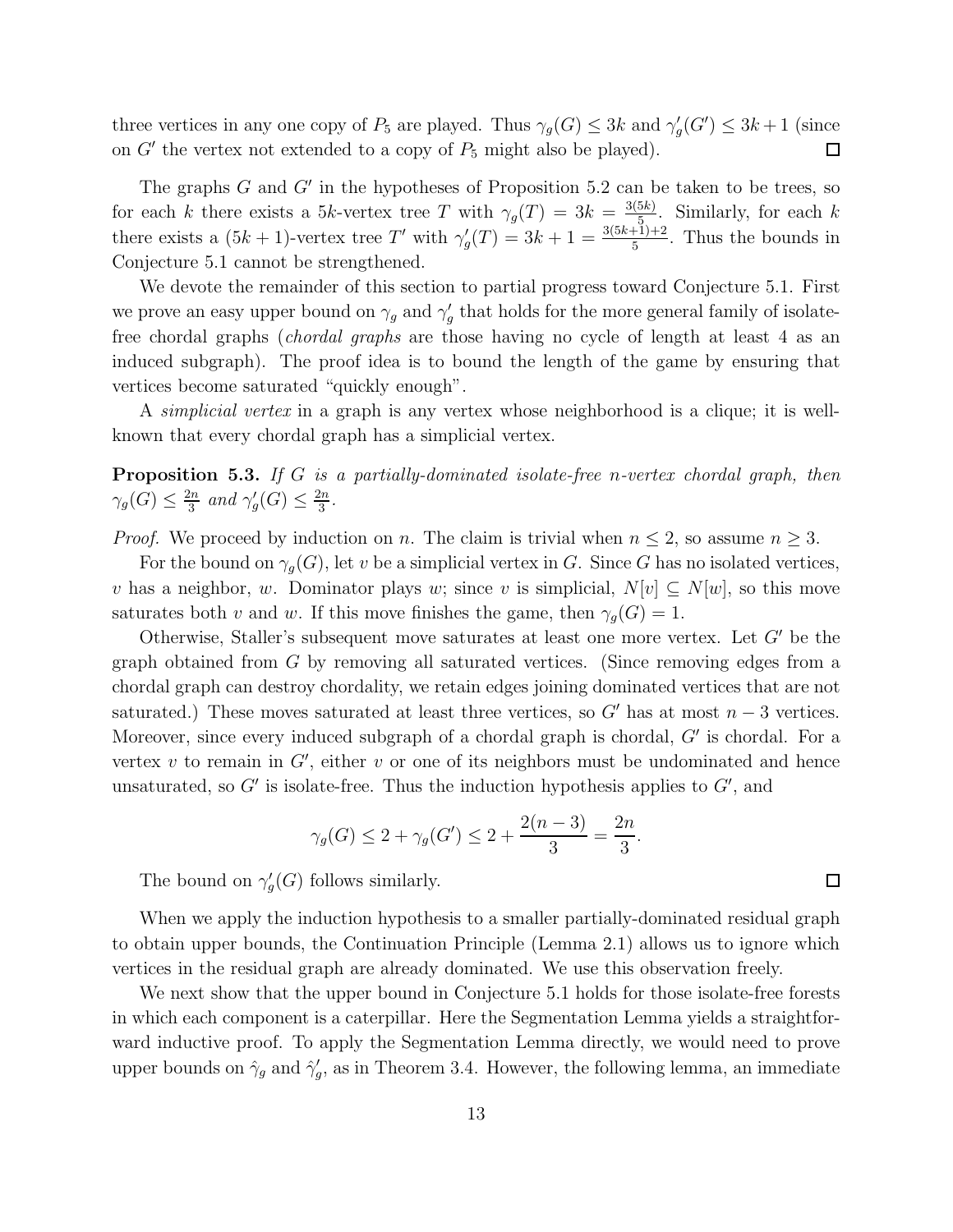consequence of the Segmentation Lemma and Corollary 4.7, allows us to work with  $\gamma_q$  and  $\gamma_g'$  directly, which slightly simplifies the arguments.

**Lemma 5.4.** *Let* F,  $F_1$ , *and*  $F_2$  *be partially-dominated forests. If*  $F = F_1 \cup F_2$ *, then*  $\gamma_g(F) \leq$  $\gamma_g(F_1) + \gamma'_g$  $g'(F_2)$  and  $\gamma'_g$  $g'(F) \leq \gamma'_g$  $'_{g}(F_{1}) + \gamma'_{g}$  $'_{g}(F_{2}).$ 

Theorem 5.5. *If* F *is an isolate-free* n*-vertex forest in which each component is a caterpillar, then*  $\gamma_g(F) \leq \frac{3n}{5}$  $rac{3n}{5}$  and  $\gamma_g'$  $'_{g}(F) \leq \frac{3n+2}{5}$ 5 *.*

*Proof.* We prove both bounds simultaneously by induction on n. To facilitate induction, we generalize the claim by allowing F to be partially-dominated. When  $n \leq 5$  the claim is clear, so assume  $n \geq 6$ .

Suppose that Staller plays first, and let  $v$  be an optimal first move. This move saturates v, so the resulting residual graph  $F'$  has at most  $n-1$  vertices. Thus

$$
\gamma_g'(F) = 1 + \gamma_g(F') \le 1 + \frac{3(n-1)}{5} = \frac{3n+2}{5}
$$

.

Now suppose that Dominator plays first. If  $F$  has a vertex adjacent to two leaves, then Dominator plays it; the resulting residual graph  $F'$  has at most  $n-3$  vertices, so

$$
\gamma_g(F) \le 1 + \gamma'_g(F') \le 1 + \frac{3(n-3)+2}{5} = \frac{3n-2}{5} < \frac{3n}{5}.
$$

If F has a component C isomorphic to  $P_2$ , then Lemma 5.4 yields

$$
\gamma_g(F) \le \gamma_g(F - V(C)) + \gamma'_g(P_2) \le \frac{3(n-2)}{5} + 1 = \frac{3n-1}{5} < \frac{3n}{5}.
$$

Similarly, if F has a component C isomorphic to  $P_4$  or  $P_5$ , then Lemma 5.4 yields  $\gamma_q(F) \leq$  $(3n-2)/5$  or  $\gamma_g(F) \leq 3n/5$ , respectively, since  $\gamma'_g$  $g'(P_4) = 2$  and  $\gamma'_g$  $'_{g}(P_5)=3.$ 

Now suppose that  $F$  has no vertex adjacent to two leaves and no component isomorphic to  $P_2$ ,  $P_4$ , or  $P_5$ ; these assumptions together imply that no component of F has fewer than six vertices. Let C be a component of F, and let  $v_1, \ldots, v_k$  be the vertices of some longest path in C, in order. Let i be the least index such that  $d(v_i) = 3$ , if such an index exists; otherwise, let  $i = 6$ . If  $i \leq 5$ , then let x be the leaf adjacent to  $v_i$ . Since  $v_1$  is a leaf,  $i \neq 1$ ; since C has no vertex adjacent to two leaves,  $i \neq 2$ . If  $i = 3$ , then Dominator plays  $v_3$ . The residual graph has the form  $P_2 + F'$ , where F' has  $n-4$  vertices (since it omits  $v_1, v_2, v_3$ , and  $x$ ). Now Lemma 5.4 yields

$$
\gamma_g(F) \le 1 + \gamma'_g(P_2 + F') \le 1 + \gamma'_g(P_2) + \gamma'_g(F') \le 1 + 1 + \frac{3(n-4) + 2}{5} = \frac{3n}{5}.
$$

If  $i = 4$  or  $i = 5$ , then let  $S = \{v_1, v_2, v_3, v_4, x\}$ , and let  $F' = F - S$ . Now Lemma 5.4 yields

$$
\gamma_g(F) \le \gamma_g(F') + \gamma'_g(F[S \cup \{v_5\}]) \le \frac{3(n-5)}{5} + 3 = \frac{3n}{5}.
$$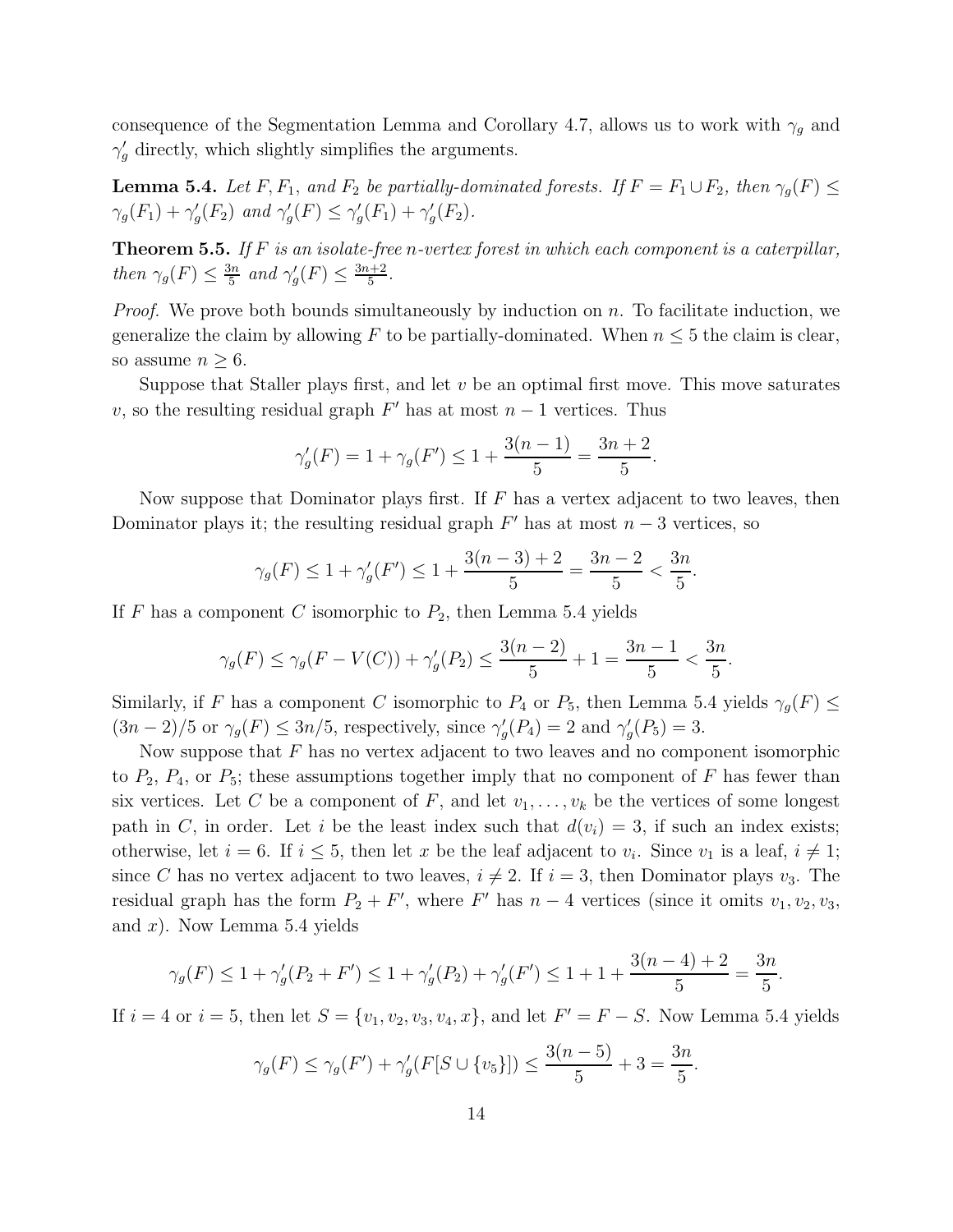Finally, if  $i > 5$  or if C has no vertex with degree at least 3, then let  $S = \{v_1, v_2, v_3, v_4, v_5\}$ and let  $F' = F - S$ . Now Lemma 5.4 yields

$$
\gamma_g(F) \le \gamma_g(F') + \gamma'_g(F[S \cup \{v_6\}]) \le \frac{3(n-5)}{5} + 3 = \frac{3n}{5}.
$$

Using this approach and much more intricate case analysis, we next obtain weaker bounds on  $\gamma_g$  and  $\gamma'_g$  $'_{g}$  over the class of all isolate-free forests.

**Theorem 5.6.** *If F is an isolate-free n-vertex forest, then*  $\gamma_g(F) \leq \frac{7n}{11}$  *and*  $\gamma'_g$  $'_{g}(F) \leq \frac{7n+4}{11}.$ 

*Proof.* We prove both bounds simultaneously by induction on n. To facilitate induction, we generalize the claim by allowing  $F$  to be partially-dominated. Both bounds hold trivially when F has no vertices, so assume  $n \geq 1$ .

Suppose Staller plays first, and let  $F'$  be the resulting residual graph; by the induction hypothesis,

$$
\gamma_g'(F) = 1 + \gamma_g(F') \le 1 + \frac{7(n-1)}{11} = \frac{7n+4}{11}.
$$

We may therefore assume that Dominator moves first.

Using the induction hypothesis, we may argue as in the proof of Theorem 5.5 that  $F$  has no vertex adjacent to two leaves and no component isomorphic to  $P_2$ ,  $P_4$ , or  $P_5$ .

For  $v \in V(F)$ , define a *tail* of v to be a nontrivial path whose endpoints are v and some leaf of  $F$ , and whose internal vertices all have degree 2 in  $F$ . We make several reductions based on the lengths of tails in  $F$ . We exclude each case by obtaining an upper bound for  $\gamma_q(F)$  that is strictly less than  $7n/11$ .

First suppose that some vertex  $v$  has a tail with length at least 5. Let the vertices of this tail be  $w_0, \ldots, w_l$ , in order, with  $w_l = v$ . Let  $F_1$  be the copy of  $P_6$  induced by  $\{w_0, \ldots, w_5\}$ and let  $F_2 = F - \{w_0, \ldots, w_4\}$ . By Lemma 5.4,

$$
\gamma_g(F) \le \gamma_g(F_2) + \gamma'_g(F_1) \le \frac{7(n-5)}{11} + 3 = \frac{7n-2}{11}.
$$

Thus we may assume that every tail in  $F$  has length at most 4.

Next suppose that some vertex v has at least two tails. Let W and X be two tails of v, with  $l_w$  and  $l_x$  their respective lengths and  $l_w \geq l_x$ . Since  $l_w \leq 4$ , we have  $l_w + l_x \leq 8$ . Let  $F_1 = W \cup X$  and let  $F_2 = F - (F_1 - v)$ ; note that  $F_1 \cong P_{l_w + l_x + 1}$ . We now apply Lemma 5.4, along with the observations that  $\gamma'_{\alpha}$  $g'_g(P_6) = 3, \ \gamma_g(P_7) = 3, \ \gamma'_g$  $g'(P_8) = 4$ , and  $\gamma'_g$  $g'(P_9) = 5$ . If  $l_w + l_x \in \{5, 7, 8\}, \text{ then } \gamma_g(F) \leq \gamma_g(F_2) + \gamma'_g$  $g'(F_1) \leq 7n/11$  in all cases. If instead  $l_w + l_x = 6$ , then  $\gamma_g(F) \leq \gamma_g(F_1) + \gamma'_g$  $g'(F_2) \leq 7n/11$ . Thus  $l_w + l_x \leq 4$ .

If  $l_w = l_x = 1$ , then v is adjacent to two leaves, which is already excluded. If  $l_w = 2$  and  $l_x = 1$ , then Dominator plays v; the residual graph has the form  $P_2 + F_1$  for some forest  $F_1$ with at most  $n-4$  vertices. Lemma 5.4 now yields

$$
\gamma_g(F) \le 1 + \gamma'_g(P_2 + F_1) \le 1 + \gamma'_g(P_2) + \gamma'_g(F_1) \le 1 + 1 + \frac{7(n-4) + 4}{11} = \frac{7n-2}{11}.
$$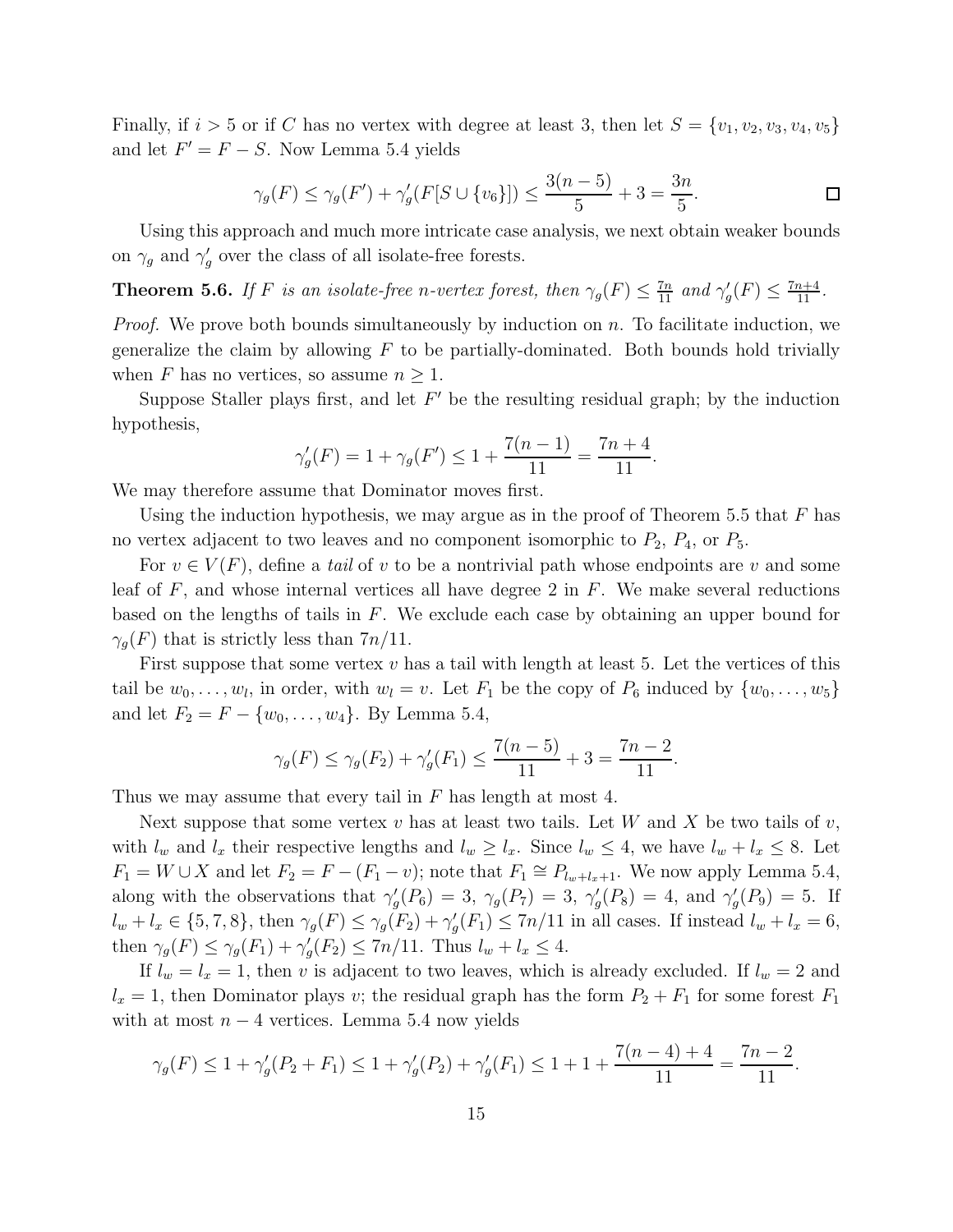If  $l_w = 3$  and  $l_x = 1$ , then Dominator again plays v. The residual graph now has the form  $P_3 + F_1$ . If Staller next plays on  $F_1$ , then Dominator responds by completely dominating the copy of  $P_3$ . The resulting residual graph  $F'_1$  has at most  $n-6$  vertices, so

$$
\gamma_g(F) \leq 3 + \gamma'_g(F'_1) \leq 3 + \frac{7(n-6)+4}{11} = \frac{7n-5}{11}.
$$

Alternatively, if Staller next plays on the copy of  $P_3$ , then the resulting residual graph has the form  $F_1 + F_2$ , where  $F_2$  is the null graph or  $P_2$ . Lemma 5.4 now yields

$$
\gamma_g(F) \le 2 + \gamma_g(F_1 + F_2) \le 2 + \gamma_g(F_1) + \gamma'_g(F_2) \le 2 + \frac{7(n-5)}{11} + 1 = \frac{7n-2}{11}
$$

.

The only remaining case is  $l_w = l_x = 2$ , so we may assume that every tail of v has length 2. Suppose that  $v$  has a third tail,  $Y$ . Dominator plays  $v$ ; the resulting residual graph has the form  $F_1 + 3P_2$ . Lemma 5.4 now yields

$$
\gamma_g(F) \le 1 + \gamma'_g(F_1 + 3P_2) \le 1 + \gamma'_g(F_1) + \gamma'_g(3P_2) \le 1 + \frac{7(n-7)+4}{11} + 3 = \frac{7n-1}{11}.
$$

By these reductions, we may assume that for each  $v \in V(F)$ , one of the following holds:

- $\bullet$  v has no tails.
- v has exactly one tail, which has length at most 4.
- v has exactly two tails, both with length 2.

We consider the remaining cases with this restriction in place.

Let C be a component of F. We have argued that  $C \notin \{P_2, P_3, P_4, P_5\}$ ; since no vertex in C has a tail with length at least 5, also C is not  $P_k$  for  $k \geq 6$ . Thus C has a branch vertex (that is, a vertex with degree at least 3). Let r be a leaf of  $C$ , and view  $C$  as a rooted tree with root r. Let v be a branch vertex of C farthest from r. Since no descendant of v is a branch vertex, it follows that  $v$  has exactly two tails, both with length 2. Let  $u$  be the parent of v. (Note that  $v \neq r$ , since r is a leaf and v is not; hence v has a parent.)

If  $u = r$ , then C is the graph formed from  $P_5$  by attaching a pendant leaf to the center vertex. Thus  $\gamma_g(C) = 3$ , so by Lemma 5.4,

$$
\gamma_g(F) \le \gamma_g(C) + \gamma'_g(F - V(C)) \le 3 + \frac{7(n-6) + 4}{11} = \frac{7n-5}{11}.
$$

We may therefore assume  $u \neq r$ . We break the remaining argument into eight cases.

Case 1: *Some child* w *of* u *is a branch vertex other than* v*.* It follows from the choice of v that w has no descendant branch vertices. Thus w has two descendant tails of length 2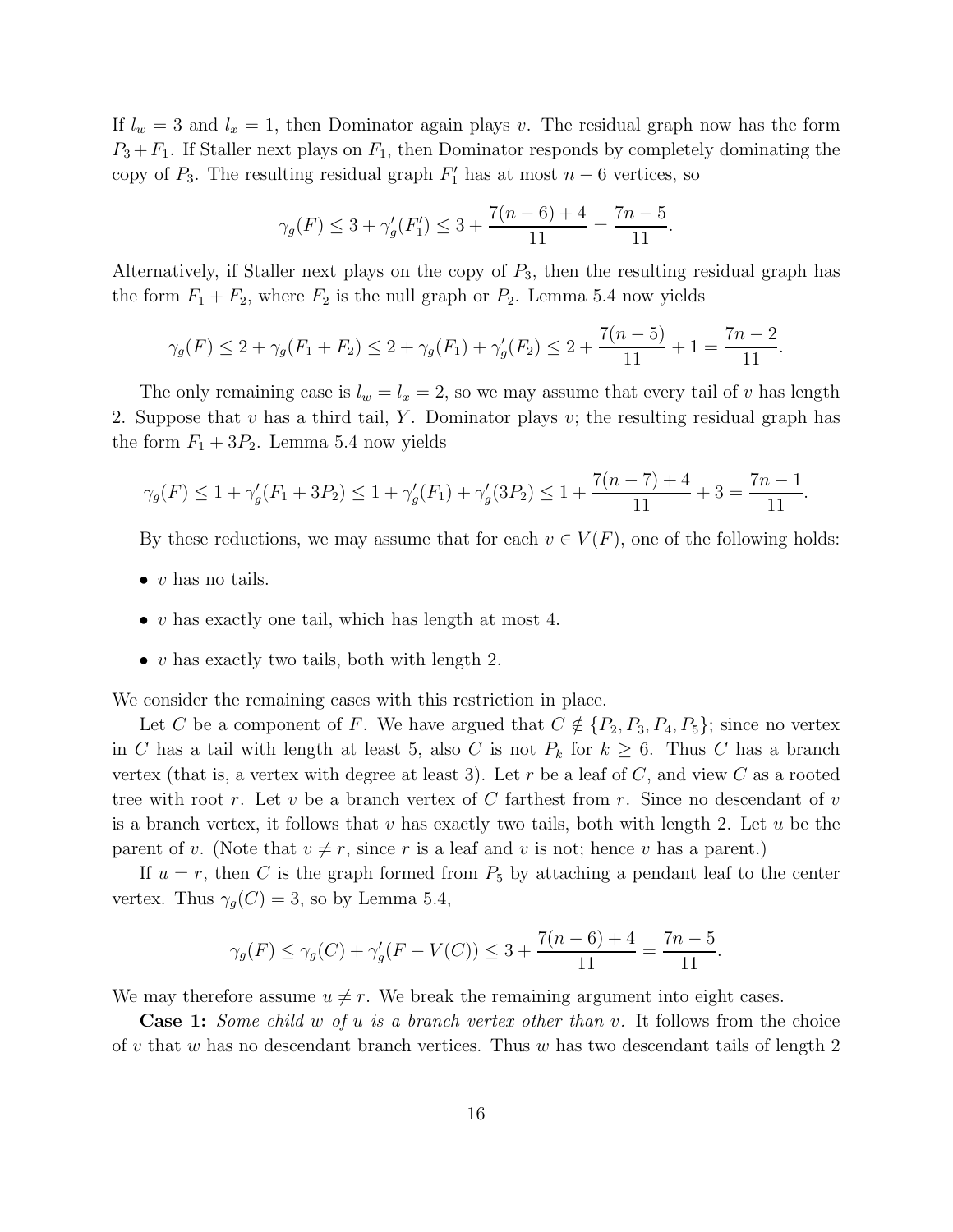

Figure 3

and no other descendants. Let  $F_1$  consist of u and everything below as drawn in Figure 3; let  $F_2 = F - (F_1 - u)$ . Now Lemma 5.4 and the observation that  $\gamma_g(F_1) = 6$  yield

$$
\gamma_g(F) \le \gamma_g(F_1) + \gamma'_g(F_2) \le 6 + \frac{7(n-10) + 4}{11} = \frac{7n}{11}.
$$

Case 2: u *has two tails.* Dominator plays u. The resulting residual graph has the form  $F_1 + 2P_2 + P_5$ , where  $F_1$  has at most  $n - 10$  vertices. Now Lemma 5.4 yields

$$
\gamma_g(F) \le 1 + \gamma'_g(F_1 + 2P_2 + P_5) \le 1 + \gamma'_g(F_1) + \gamma'_g(2P_2 + P_5) \le 1 + \frac{7(n-10) + 4}{11} + 5 = \frac{7n}{11}.
$$

Case 3: u *has one descendant tail,* X*.*

*Case 3a:* X *has length 1*. Dominator plays u. The resulting residual graph has the form  $F_1 + P_5$ , where  $F_1$  has at most  $n - 7$  vertices. Now

$$
\gamma_g(F) \le 1 + \gamma'_g(F_1 + P_5) \le 1 + \gamma'_g(F_1) + \gamma'_g(P_5) \le 1 + \frac{7(n-7)+4}{11} + 3 = \frac{7n-1}{11}.
$$



Figure 4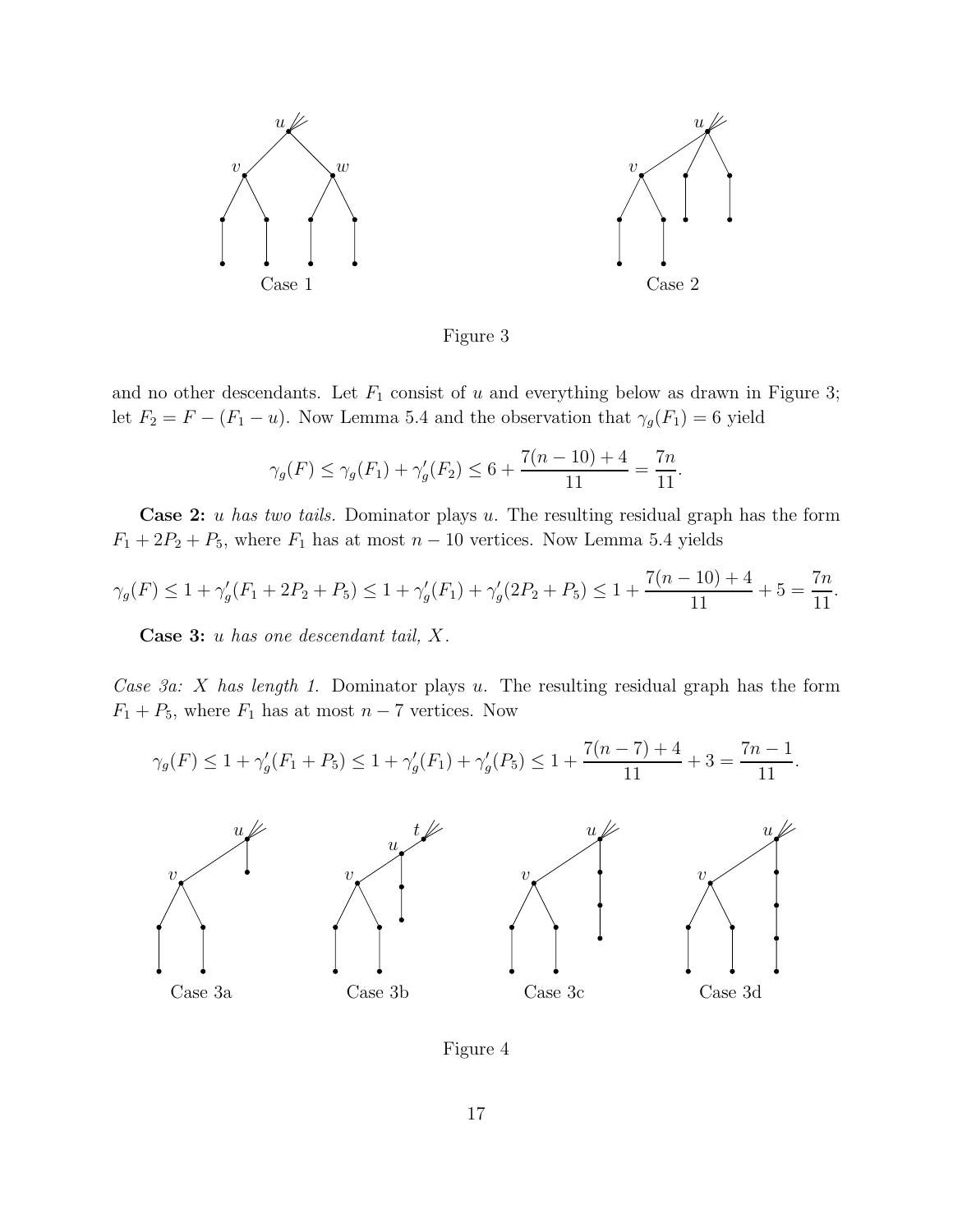*Case 3b:* X has length 2. Let t be the parent of u. Let  $F_1$  consist of t and everything below as drawn in Figure 4; let  $F_2 = F - (F_1 - t)$ . Now  $\gamma'_{\zeta}$  $'_{g}(F_1) = 5$ , so

$$
\gamma_g(F) \le \gamma_g(F_2) + \gamma'_g(F_1) \le \frac{7(n-8)}{11} + 5 = \frac{7n-1}{11}.
$$

*Case 3c:* X has length 3. Let  $F_1$  consist of u and everything below, as drawn in Figure 4; let  $F_2 = F - (F_1 - u)$ . Now  $\gamma'_{g}$  $g'(F_1) = 5$ , so the computation is the same as in Case 3b.

*Case 3d:* X has length 4. Dominator plays u. The resulting residual graph has the form  $F_1 + P_5 + P_4$ , where  $F_1$  has at most  $n - 10$  vertices. Now

$$
\gamma_g(F) \le 1 + \gamma_g'(F_1 + P_5 + P_4) \le 1 + \gamma_g'(F_1) + \gamma_g'(P_5) + \gamma_g'(P_4) \le 1 + \frac{7(n-10) + 4}{11} + 3 + 2 = \frac{7n}{11}.
$$

We have now considered all cases where u has a child other than v. Henceforth, let t be the parent of  $u$ . We have several more cases to consider.

**Case 4:**  $t = r$ . Now  $\gamma_g(C) = 4$ , so

$$
\gamma_g(F) \le \gamma_g(C) + \gamma'_g(F - V(C)) \le 4 + \frac{7(n-7)+4}{11} = \frac{7n-1}{11}.
$$

Case 5: t *has a child branch vertex,* w*.* If w also has a child branch vertex, x, then the preceding set of arguments apply with x in place of v to show that w has degree 2, a contradiction. It follows from this observation and the choice of  $v$  that  $w$  has no descendant branch vertices. Thus w has two tails, so C is as drawn in Figure 5. Let  $F_1$  consist of t and everything below in the figure, and let  $F_2 = F - (F_1 - t)$ . Since  $\gamma'_g$  $'_{g}(F_1) = 7,$ 



Case 6: t *has a descendant branch vertex,* x*, other than* v*.* Since Case 5 does not apply, x is not a child of t. By the choice of v, it now follows that x is a grandchild of t and that x has no descendant branch vertices, so it must have two descendant tails. Let  $w$  be the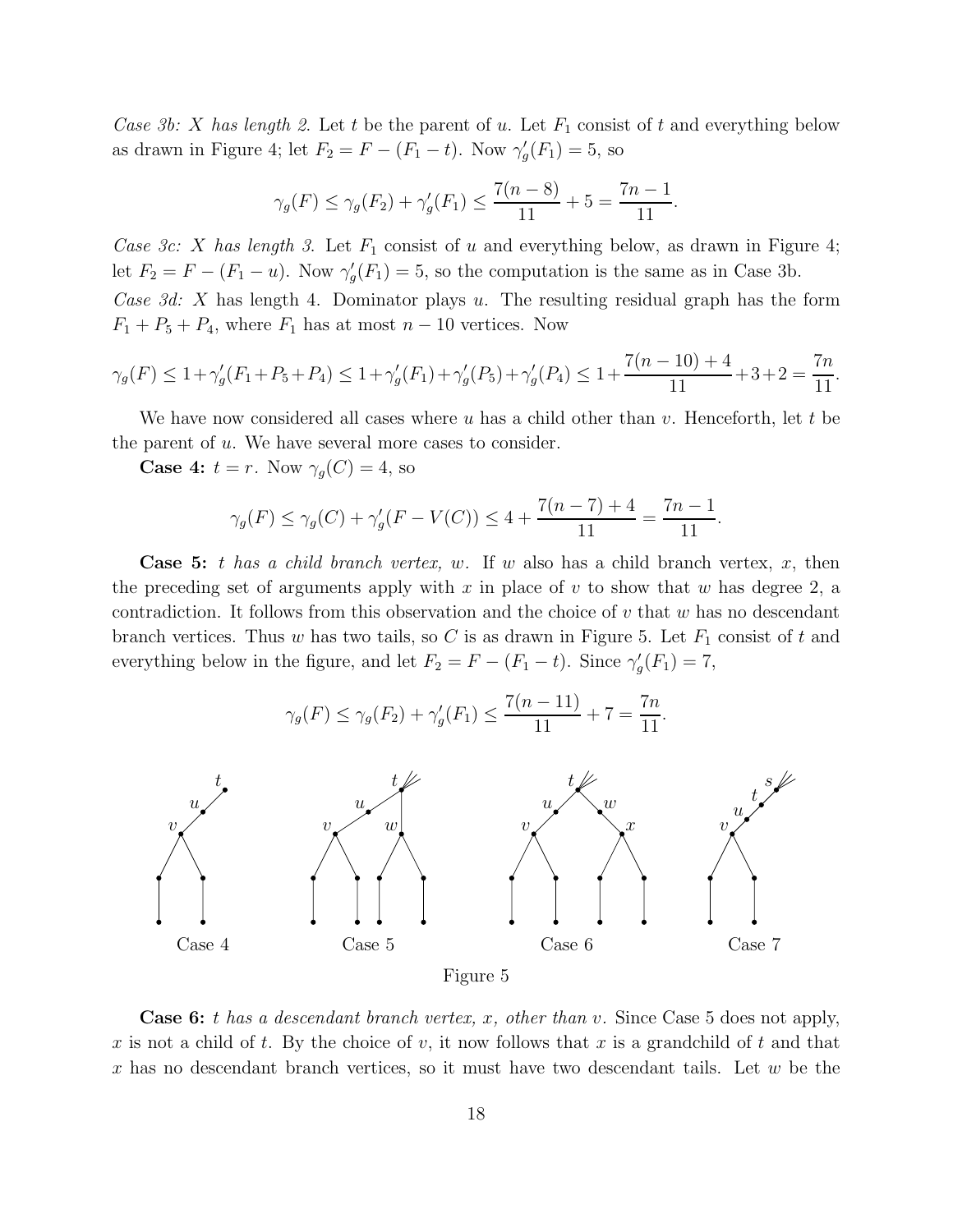parent of x; now C is as drawn in Case 6 of Figure 5. Let  $F_1$  consist of t and everything below in the figure, and let  $F_2 = F - (F_1 - t)$ . Now  $\gamma_g(F_1) = 7$ , so

$$
\gamma_g(F) \le \gamma_g(F_1) + \gamma'_g(F_2) \le 7 + \frac{7(n-12)+4}{11} = \frac{7n-3}{11}.
$$

Case 7: t *has degree 2.* Let s be the parent of t; Dominator plays s. The resulting residual graph has the form  $F_1 + F_2$ , where  $F_1$  has seven vertices and  $F_2$  has at most  $n - 8$ vertices (see Figure 5). If Staller responds on  $F_2$ , then Dominator plays v; the residual graph has the form  $2P_2 + F_2'$  $Z'_2$ , where  $F'_2$  has at most  $n-9$  vertices. Now

$$
\gamma_g(F) \le 3 + \gamma'_g(2P_2 + F'_2) \le 3 + \gamma'_g(2P_2) + \gamma'_g(F'_2) \le 3 + 2 + \frac{7(n-9) + 4}{11} = \frac{7n-4}{11}.
$$

Suppose instead that Staller responds on  $F_1$ . If Staller plays any vertex other than t, then the residual graph has the form  $F'_1 + F_2$  for some partially-dominated graph  $F'_1$  $y_1$  such that  $\gamma_c'$  $'_{g}(F'_{1})$  $j'_1$ )  $\leq$  3. Thus

$$
\gamma_g(F) \le 2 + \gamma_g(F_1' + F_2) \le 2 + \gamma_g(F_2) + \gamma'_g(F_1') \le 2 + \frac{7(n-8)}{11} + 3 = \frac{7n-1}{11}.
$$

If Staller plays t, then Dominator plays a child of v. If Staller responds on  $F_1$ , then at most one undominated vertex remains in  $F_1$ , so

$$
\gamma_g(F) \le 4 + 1 + \gamma_g(F_2) \le 5 + \frac{7(n-8)}{11} = \frac{7n-1}{11}.
$$

Finally, if Staller plays on  $F_2$ , then Dominator dominates the remainder of  $F_1$ . Now five vertices have been played and the residual graph has at most  $n-9$  vertices, so

$$
\gamma_g(F) \le 5 + \frac{7(n-9) + 4}{11} = \frac{7n - 4}{11}.
$$

Case 8: t *has a tail,* X*.*

*Case 8a:* X *has length 1.* Dominator plays t. The resulting residual graph has the form  $F_1 + F_2$ , where  $F_1$  is the graph formed from  $P_5$  by attaching a pendant leaf to the center vertex, and  $F_2$  has at most  $n-8$  vertices. If Staller responds on  $F_1$ , then the residual graph has the form  $F'_1 + F_2$ , for some  $F'_1$ <sup>'</sup><sub>1</sub>' such that  $\gamma'_{g}$  $'_{g}(F') \leq 3$ . Now

$$
\gamma_g(F) \le 2 + \gamma_g(F_1' + F_2) \le 2 + \gamma'_g(F_1') + \gamma_g(F_2) \le 2 + 3 + \frac{7(n-8)}{11} = \frac{7n-1}{11}.
$$

If instead Staller responds on  $F_2$ , then the residual graph has the form  $F_1 + F_2'$  $Z'_2$ , for some  $F'_2$ 2 with at most  $n - 9$  vertices. Now

$$
\gamma_g(F) \le 2 + \gamma_g(F_1 + F_2') \le 2 + \gamma_g(F_1) + \gamma_g'(F_2') \le 2 + 3 + \frac{7(n-9)}{11} = \frac{7n-8}{11}.
$$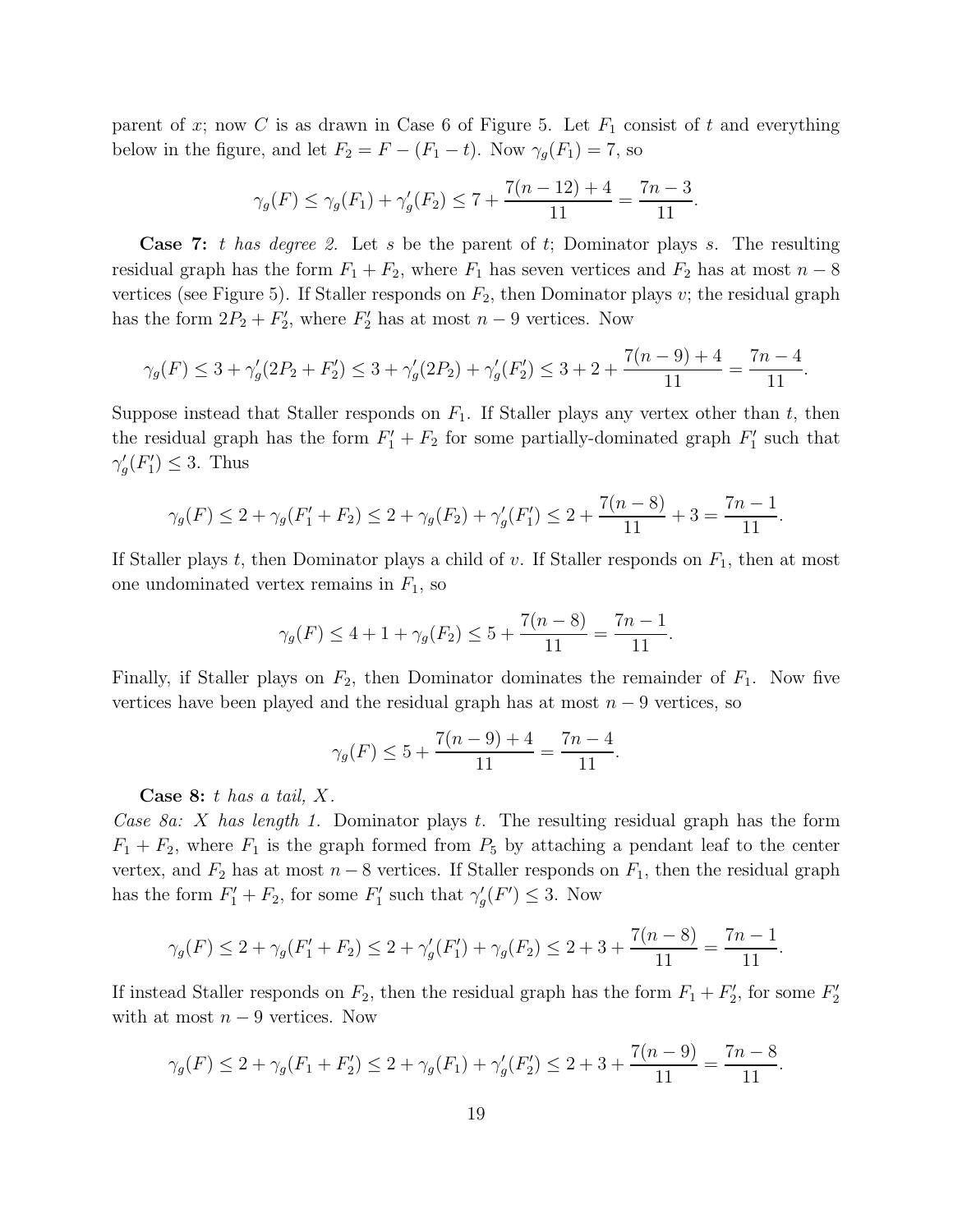

Figure 6

*Case 8b:* X has length 2. Let  $F_1$  consist of t and everything below, as drawn in Figure 6; let  $F_2 = F - (F_1 - t)$ . Now  $\gamma'_{g}$  $'_{g}(F_1) = 5$ , so

$$
\gamma_g(F) \le \gamma_g(F_2) + \gamma'_g(F_1) \le \frac{7(n-8)}{11} + 5 = \frac{7n-1}{11}
$$

.

 $\Box$ 

*Case 8c:* X has length 3. Again let  $F_1$  consist of t and everything below, as drawn in Figure 6. Let  $F_2 = F - (F_1 - t)$ . Now  $\gamma_g(F_1) = 5$ , so

$$
\gamma_g(F) \le \gamma_g(F_1) + \gamma'_g(F_2) \le 5 + \frac{7(n-9)+4}{11} = \frac{7n-4}{11}.
$$

*Case 8d: X has length 4.* As before, let  $F_1$  consist of t and everything below as drawn in Figure 6; let  $F_2 = F - (F_1 - t)$ . Now  $\gamma_g(F_1) = 6$ , so

$$
\gamma_g(F) \le \gamma_g(F_1) + \gamma'_g(F_2) \le 6 + \frac{7(n-10) + 4}{11} = \frac{7n}{11}.
$$

We believe that the bound in Theorem 5.6 can be strengthened through more detailed case analysis to yield  $\gamma_g(F) \leq 5n/8$ . However, it seems likely that proving Conjecture 5.1 would require stronger techniques.

## 6 Open Problems

Several fundamental questions about the domination game remain unanswered.

While Theorem 5.5 shows that Conjecture 5.1 holds for isolate-free forests in which each component is a caterpillar, the general conjecture remains open.

One could also take a different approach. Theorem 5.5 is best possible, in that equality holds for  $kP_5$ . However, one may ask whether equality holds for arbitrarily large caterpillars. Perhaps restricting to connected tress would permit a tighter bound.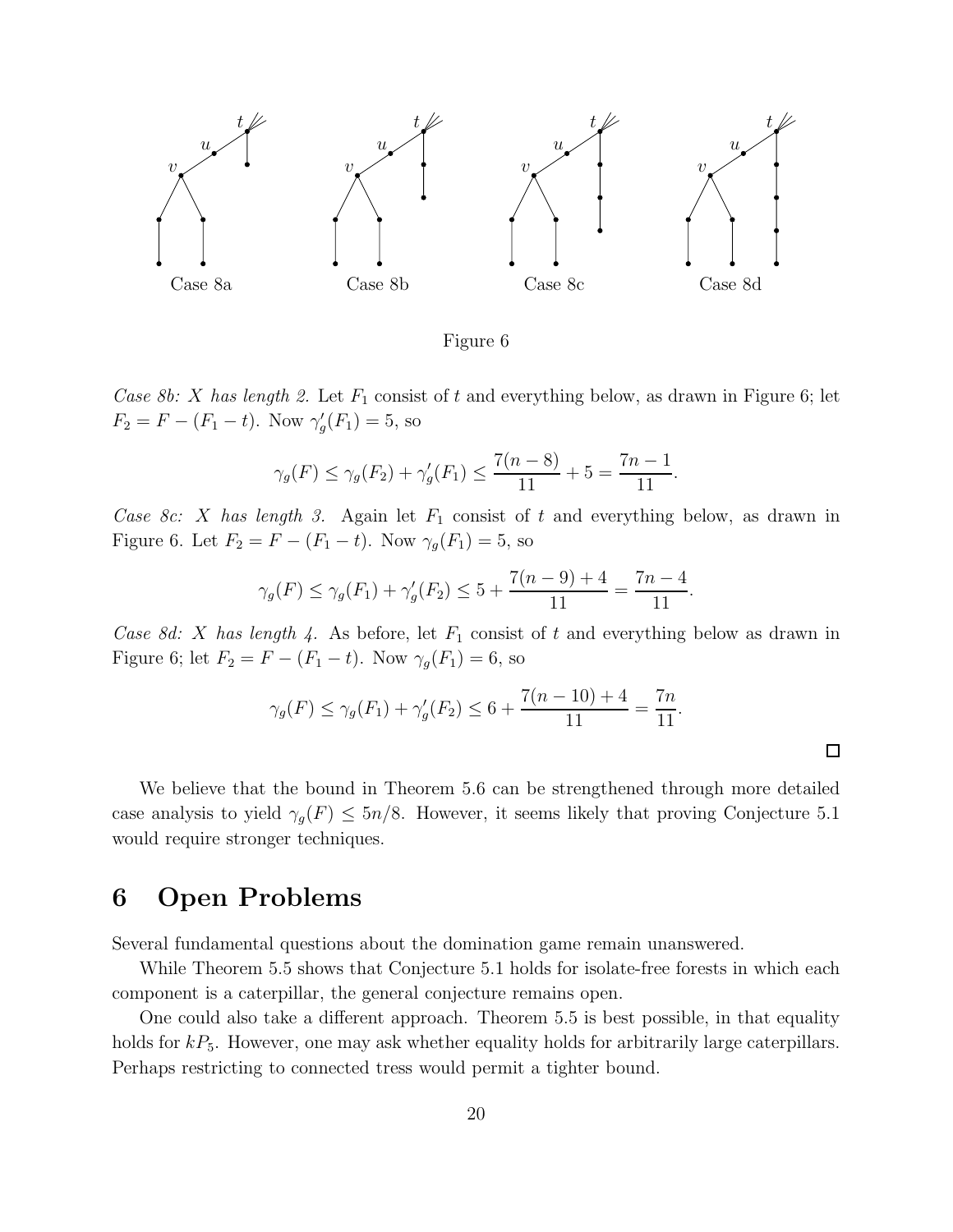Question 6.1. *Can the upper bound in Theorem 5.5 be tightened on the class of caterpillars?*

A *comb* is a caterpillar formed by attaching a pendant leaf to each vertex of a path. The game domination number of an *n*-vertex comb is asymptotic to  $11n/20$ , so the bound for caterpillars cannot not be made any smaller than this.

The following conjecture would strengthen Theorem 3.4:

**Conjecture 6.2.** *If* G *is an isolate-free n-vertex graph, then*  $\gamma_g(G) \leq \frac{3n}{5}$  $rac{3n}{5}$  and  $\gamma_g'$  $\frac{f}{g}(G) \leq \frac{3n+2}{5}$  $rac{1+2}{5}$ .

Clearly Conjecture 6.2 implies Conjecture 5.1. One may intially suspect that they are equivalent, but this is not obvious. Unlike many domination parameters,  $\gamma_q$  is not monotone. There exist graphs G with edges e such that  $\gamma_g(G - e) < \gamma_g(G)$ ; in fact,  $\gamma_g(G) - \gamma_g(G - e)$ can be as large as 2. This happens because removing edges from G can eliminate potential moves for Staller, so on the smaller graph Dominator may be able to force Staller to make unfavorable moves. Thus to prove Conjecture 6.2 it would not suffice to apply Conjecture 5.1 to a spanning tree of  $G$ .

## References

- [1] N. Alon, J. Balogh, B. Bollob´as, and T. Szab´o, Game domination number, *Discrete Math.* 256 (2002), 23–33.
- [2] B. Brešar, S. Klavžar, and D. Rall, Domination game and an imagination strategy, *SIAM J. Discrete Math.* 24 (2010), 979–991.
- [3] B. Brešar, S. Klavžar, and D. Rall, Domination game played on trees and spanning subgraphs, *Discrete Math.* 313 (2013), 915–923.
- [4] M.M. Blank, An estimate of the external stability number of a graph without suspended vertices *Prikl. Mat. i Programmirovanie* 10 (1973), 3–11, 149.
- [5] T. Dinski and X. Zhu, Game chromatic number of graphs, Discrete Math. 196 (1999), 109–115.
- [6] O. Favaron, H. Karami, R. Khoeilar, S.M. Sheikholeslami, and L. Volkmann, Proof of a conjecture on game domination, *J. Graph Theory* 64 (2010), 323–329.
- [7] Z. Füredi, D. Reimer, and A. Seress, Hajnal's triangle-free game and extremal graph problems, *Congr. Numer.* 82 (1991), 123–128.
- [8] M. Gardner, Mathematical games, *Scientific American* 244 (1981), 18–26.